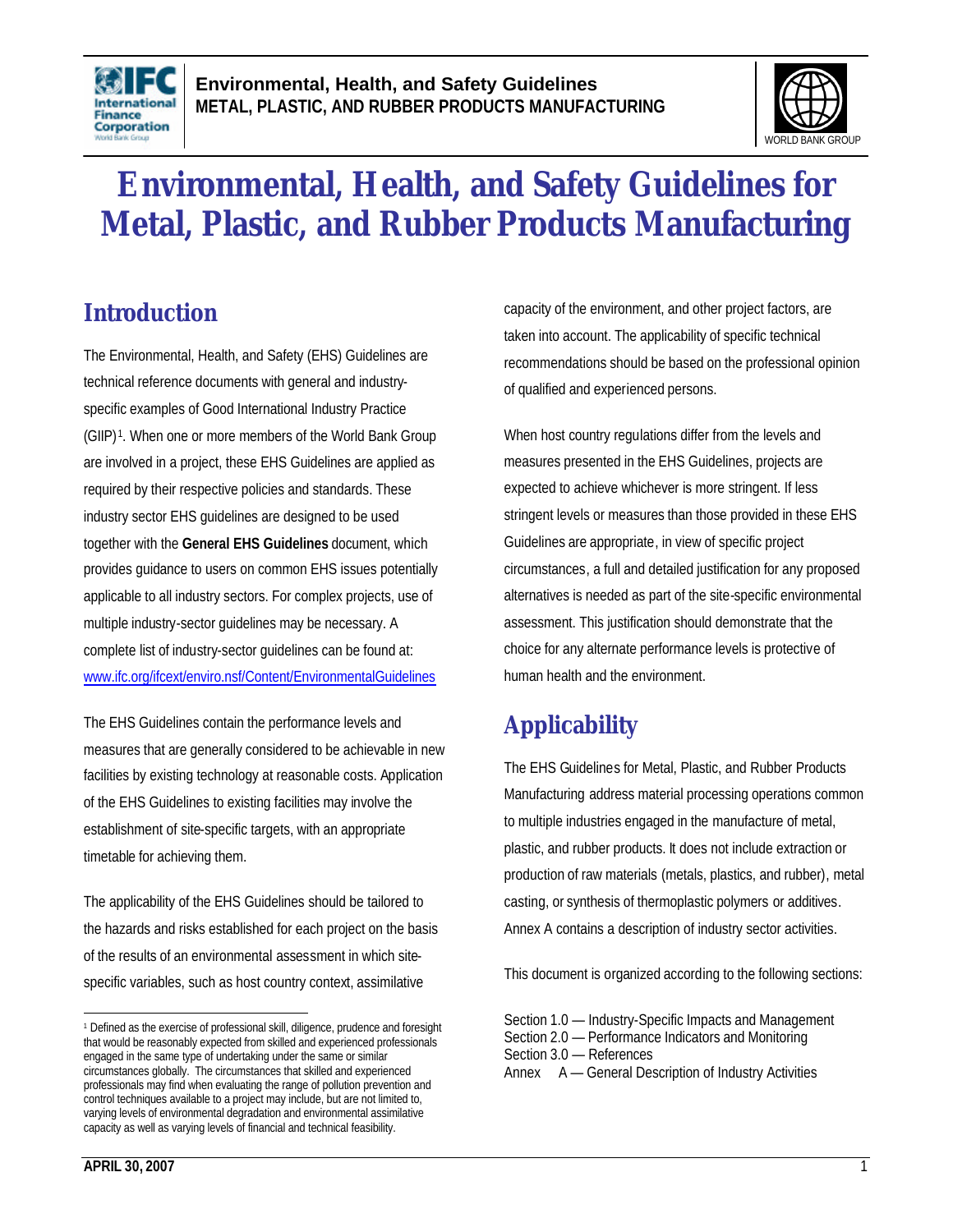



# **1.0 Industry-Specific Impacts and Management**

The following section provides a summary of EHS issues associated with metal, plastic, and rubber products manufacturing activities, which occur during the operational phase, along with recommendations for their management. Recommendations for the management of EHS issues common to most large industrial facilities during the construction and decommissioning phases are provided in the **General EHS Guidelines**.

### **1.1 Environment**

### *1.1.1 Metals*

Environmental issues manufacturing of metal products manufacturing primarily include the following:

- Air emissions
- Wastewater and liquid wastes
- Solid waste

#### **Air Emissions**

Table 1 presents a list of the most common air emissions for typical metal manufacturing processes. Sintering may generate combustion by-products and greenhouse gases resulting from energy requirements. Inorganic and organic volatile compounds may be generated from oxides, dusts and lubricants (e.g. waxes or graphite) used in the charges before compaction. Handling of micro-sized metallic particles (approximately 1  $\mu$ m of diameter) may generate metallic dust. Emissions from casting are covered in the **EHS Guidelines for Foundries.**

Air emissions from forming processes may include solvents and cooling / lubricant solutions used in the equipment, or vapors generated from quenching (e.g. after hot forming or after

annealing). Oil and grease mists and vapors may derive from use of automated mechanical tools.

### **Table 1 – Air Emissions from metal products manufacturing**

| <b>Process</b>                                                                                                           | <b>Air Emission</b>                                                                                                                                                                                                                                                                                                    |  |
|--------------------------------------------------------------------------------------------------------------------------|------------------------------------------------------------------------------------------------------------------------------------------------------------------------------------------------------------------------------------------------------------------------------------------------------------------------|--|
| Sintering                                                                                                                | Fugitive dust, particulates, carbon monoxide,<br>sulfur dioxide, nitrogen oxides, chloride and<br>fluoride compounds, VOCs (e.g. polystyrene<br>vapors, hydrocarbons), metallic fumes<br>(volatilized metal and metal oxides)                                                                                          |  |
|                                                                                                                          | <b>Metal Shaping</b>                                                                                                                                                                                                                                                                                                   |  |
| Metal cutting, grinding<br>and / or forming (including<br>forging, wire drawing,<br>pressing, stamping, among<br>others) | Fume and cutting fluid mists [in processes<br>where cutting / lubricating / cooling fluids are<br>heated (e.g. wire drawing)]. In case of hot<br>works or high wearing effects, some lubricants<br>may decompose and produce VOCs                                                                                      |  |
| <b>Thermal Treatments</b>                                                                                                |                                                                                                                                                                                                                                                                                                                        |  |
| Quenching, annealing and<br>other general treatments                                                                     | Mist, VOC / solvents, fumes, particulates (e.g.<br>chromium or nickel oxidized vapors)                                                                                                                                                                                                                                 |  |
| <b>Surface Preparation</b>                                                                                               |                                                                                                                                                                                                                                                                                                                        |  |
| Abrasive treatments (e.g.<br>shot, sand blasting)                                                                        | Dust, comprising abrasive particles, metals<br>and metal oxides.                                                                                                                                                                                                                                                       |  |
| Solvent degreasing and<br>emulsion, alkaline, and<br>acid cleaning                                                       | Solvents (associated with solvent degreasing<br>and emulsion cleaning only), VOC, fumes,<br>acid or alkaline vapors containing ammonia,<br>ammonium chloride                                                                                                                                                           |  |
| Welding                                                                                                                  | Particulate, chromium (VI) and nickel oxidized<br>vapors, ozone, vapors (as metals or as<br>oxides) of lead, cadmium, zinc, tin, iron,<br>molybdenum, manganese, cobalt, vanadium,<br>silica and silicates, fluorides, nitrogen oxides,<br>carbon monoxide, carbon dioxide, phosgene<br>(carbonyl chloride), phosphine |  |
| <b>Surface Finishing</b>                                                                                                 |                                                                                                                                                                                                                                                                                                                        |  |
| Anodizing, chemical<br>conversion coating,<br>electroplating                                                             | Metal-ion-bearing mists and acid mists,<br>hydrochloric acid, sulfuric acid, ammonia,<br>ammonium chloride, zinc oxide, particulate<br>matter, lead, copper, chlorine                                                                                                                                                  |  |
| Painting                                                                                                                 | Solvents                                                                                                                                                                                                                                                                                                               |  |
| Other metal finishing<br>techniques (Including<br>polishing, hot dip coating,<br>and etching)                            | Metal fumes and acid fumes, zinc oxide (from<br>water quench), VOC, nitrogen oxides,<br>particulate matter, sulfur oxide (from heating<br>the zinc bath)                                                                                                                                                               |  |

Thermal treatments during annealing and quenching generate air emissions from furnaces (e.g. furnace fuel combustion by-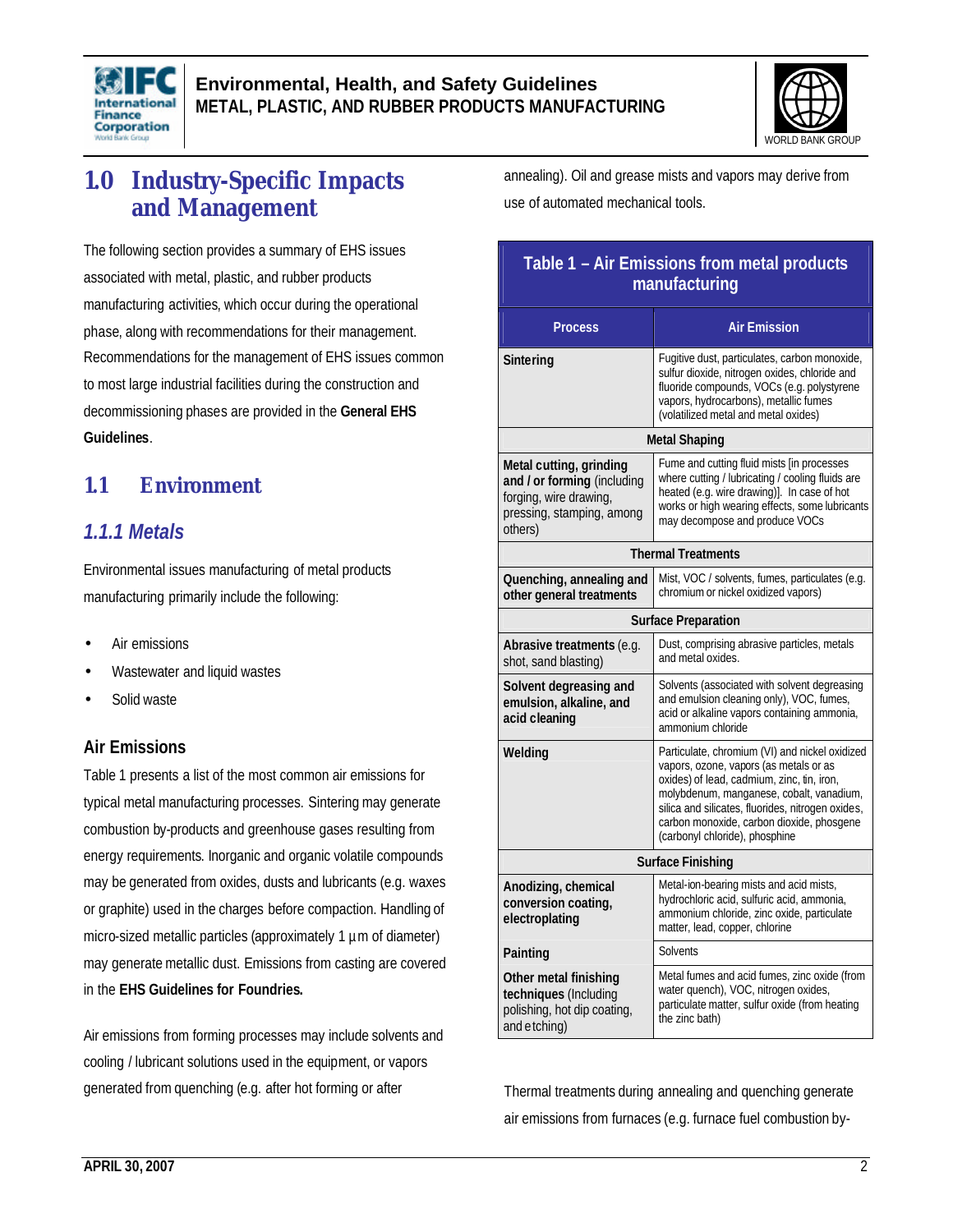



products, and emissions resulting from burning of oils and greases present on the surface of metals) and quenching bath emissions (e.g. water mixed with chemical additives or synthetic oils) such as vapors or mists.

During welding processes, air emissions are linked to the base material to be welded and to the selected welding method. In particular, emissions may be generated from the molten pool, the shielding gases, the reaction of the external part of cored electrodes with the atmosphere, and by the burning of oils / greases present on raw product. Special attention should be paid to the emissions arising from the coatings that eventually cover the base metals.

Air emissions from metal surface cleaning are related to the evaporation of chemicals from degreasing, cleaning, and rinsing. Particulate emissions may be generated by sand blasting and dry surface grinding. These emissions may include metallic particulates and metallic oxides.

Electrochemical surface treatments produce air emissions, mists, and gas bubbles arising from heated fluids which may contain metals or other substances present in the bath. During painting, atmospheric emissions consist primarily of the organic solvents used as carriers for the paint. Emissions also result from paint storage, mixing, application, and drying.

### *Volatile Organic Compounds (VOC)*

Recommended VOC emissions management strategies include:

- Installation of refrigerator coils (or additional coils) above the degreaser vapor zone;
- Application of an air flow over the top of the degreaser that should not typically exceed 40 m / minute;
- Rotation of parts before removal from the vapor degreaser, including:
- o Installation of thermostatic heating controls on solvent reservoirs and tanks
- o Installation of in-line filters to prevent particulate buildup
- o Use of solvent recovery to reduce emissions of VOC from curing ovens
- o Use of activated carbons to recover solvent vapors
- In order to reduce emissions during welding and coating, metal surfaces should be carefully cleaned;
- Coatings should be removed from the base metal before welding preferably using mechanical cleaning (for example blasting with CO2-pellets) instead of solvents.

#### *Dust*

Recommended dust emissions management strategies include:

- Installation of in-line aspirators with filters or scrubbers. Electrostatic precipitators (ESP) may also be employed;
- Where possible, maintaining wetness on the metal surface in order to prevent or minimize dust production.

### *Acid / Metals Content in Mists and Fumes*

Recommended management strategies for acid / metal content in mist and fume emissions include:

- Use of fume suppressants as additives to electroplating baths to reduce air emissions of electroplated metals (e.g. chromium);
- Installation of in-line aspirators with filters to eliminate acid compounds.
- For metals or metal oxides abatement, installation of filters capable of handling complex metals;
- Welding fumes (a mixture of metals, oxides, and smoke from burning off oil) should be controlled by removing coatings from base metals. Chlorinated hydrocarbon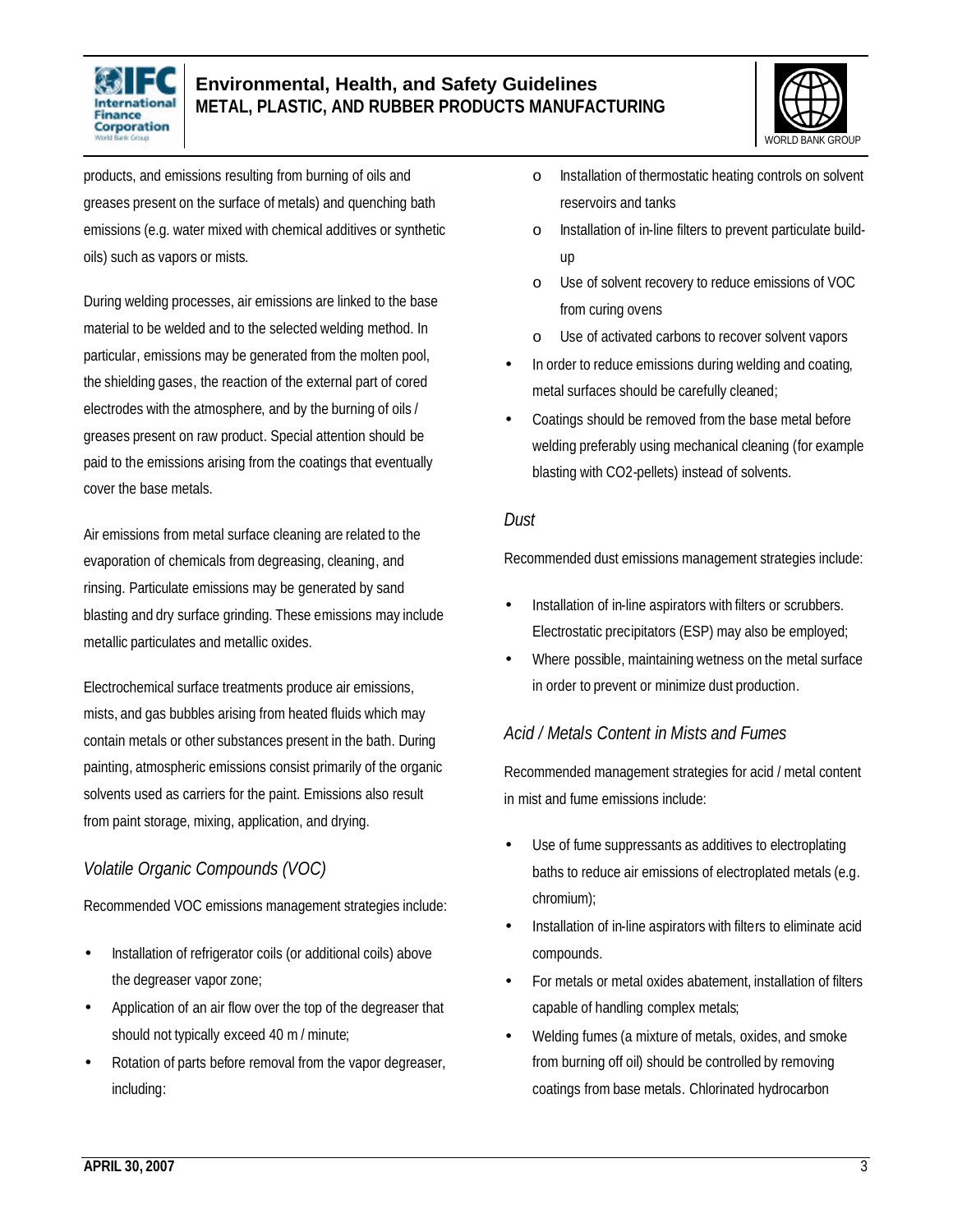



solvents should not be used for this purpose, to prevent the risk of phosgene creation.

#### **Wastewater and Liquid Wastes**

Typical sources of wastewater discharges from metal product manufacturing of include water-based cleaning and rinsing streams; cooling water; alternative cleaners; wastewater generated from cutting, blasting, deburring and mass finishing activities; and water-based metalworking fluid operations. Table 2 lists process wastewaters generated from metal products manufacturing processes.

| <b>Table 2 - Liquid Wastes from Metals Product</b><br><b>Manufacturing</b>                    |                                                                                                                                                                                                 |  |
|-----------------------------------------------------------------------------------------------|-------------------------------------------------------------------------------------------------------------------------------------------------------------------------------------------------|--|
| <b>Process</b>                                                                                | <b>Process Wastewater</b>                                                                                                                                                                       |  |
| Sintering                                                                                     | Metal oxides, phenols, grease, spilled oils,<br>suspended and dissolved solids and metals<br>(metal-bearing sludges)                                                                            |  |
| <b>Metal Shaping</b>                                                                          |                                                                                                                                                                                                 |  |
| Metal cutting, grinding,<br>and / or forming                                                  | Waste machining fluids (e.g. ethylene glycol,<br>oil-based fluids; oil-water-emulsions, synthetic<br>emulsions) and acid (e.g. hydrochloric, sulfuric,<br>nitric), alkaline, and solvent wastes |  |
| <b>Surface Preparation</b>                                                                    |                                                                                                                                                                                                 |  |
| Solvent degreasing and<br>emulsion, alkaline, and<br>acid cleaning                            | Surfactants, emulsifiers, detergents, terpenes,<br>alkaline or acid wastes, metal salts, dissolved<br>base materials                                                                            |  |
| Welding                                                                                       | Contaminated cooling bath used to quench<br>after welding                                                                                                                                       |  |
| <b>Surface Finishing</b>                                                                      |                                                                                                                                                                                                 |  |
| Anodizing, chemical<br>conversion coating,<br>electroplating                                  | Acid / alkaline wastes, metals, metal salts, zinc,<br>chromium (VI), cyanide                                                                                                                    |  |
| Painting                                                                                      | Solvent wastes, spills, and still bottom                                                                                                                                                        |  |
| Other metal finishing<br>techniques (including<br>polishing, hot dip coating,<br>and etching) | Metal (e. g. zinc, chromium [VI]) and acid or<br>alkaline wastes                                                                                                                                |  |

Thermal treatments and hot work, including welding, may be followed by quenching in a liquid media. Quenching is also important in casting and sintering. Further details on casting are included in the **EHS Guidelines for Foundries.** The quenching bath is usually water or water-based and may contain chemical additives (e.g. organic solvents, phenols, oil and grease). Spent quenching baths may include residuals of additives and their secondary products, suspended solids, and metallic dross (e.g. oxides formed during solidification).

Wet scrubbers used for fumes control may generate wastewater that may contain metals and phenols, and is typically highly alkaline or acidic and should be neutralized before being discharged. Thermal pollution from discharge of non-contact cooling water should be avoided by use of recirculating cooling systems, for example using cooling towers.

Fluids resulting from metal cutting, grinding and forming typically become contaminated due to extended use and reuse. Metal machining fluids may be petroleum-based, oil-water emulsions, and synthetic emulsions. Fluids may decompose into their components due to use and reuse, and spent fluids can contain many different compounds, including some derived from the combination of metals and metal oxides with the degraded fluid constituents. Spent fluids may contain high amounts of metals (e.g. iron, aluminum, and copper), acids and alkalis (e.g. hydrochloric, sulfuric, and nitric acids), and organics (e.g. ethylene glycol, acetic aldehyde and formaldehyde, straight oils, soluble oils, semi-synthetic fluids, synthetic fluids, and solvent wastes).

Surface preparation may result in wastewaters (primarily from rinsing) from cleaning activities. Aqueous cleaners are waterbased chemicals that can be categorized into two major groups, namely acidic and alkaline-based products. Both types of aqueous cleaners contain surfactants (surface-active agents), emulsifiers (for oil removal), detergents, and terpenes (in case of semi-aqueous cleaners). Aqueous wastes from alkaline and acid cleaning, which do not contain solvents, may be treated onsite.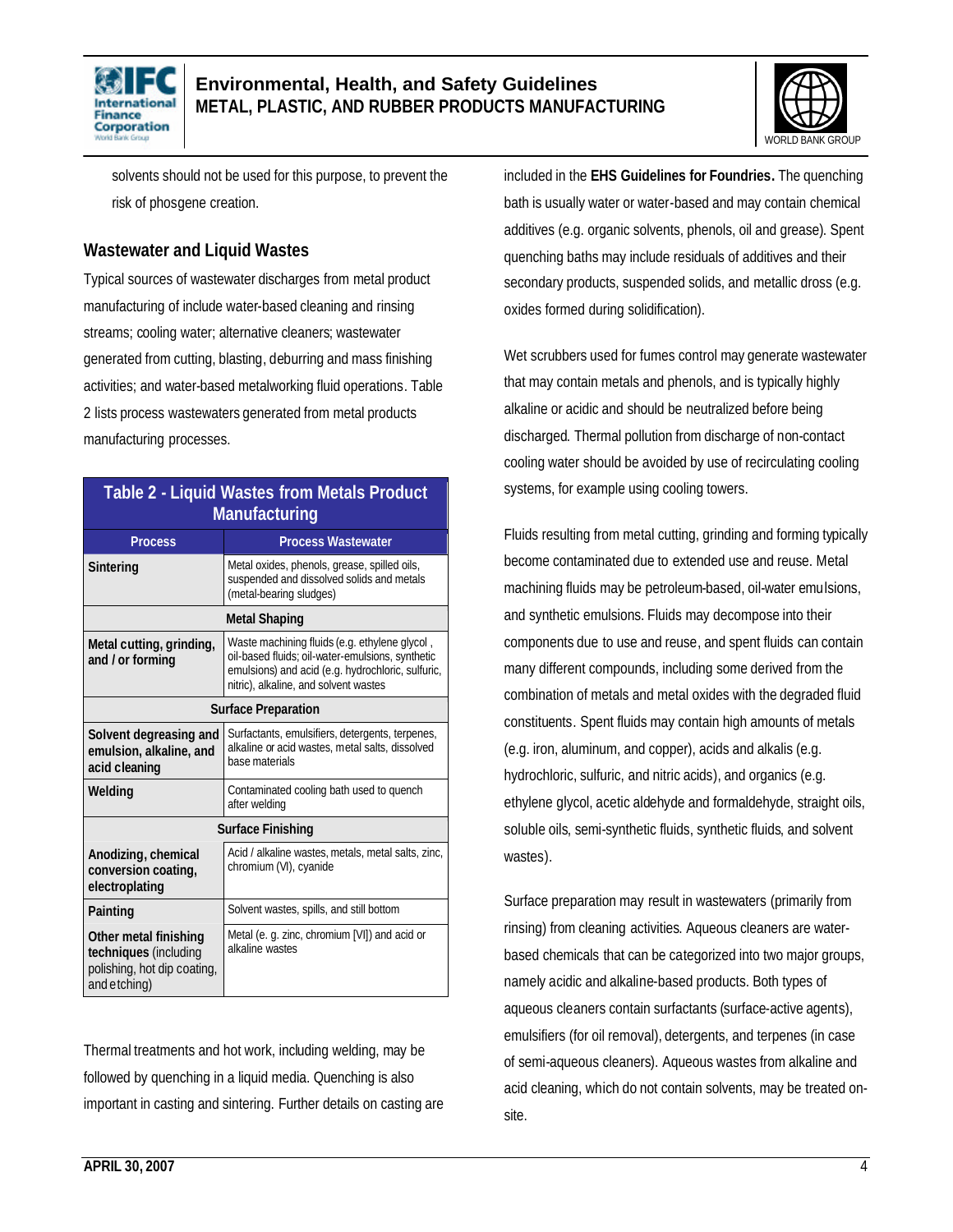



Hot dip coating techniques (e.g. galvanizing) use water for rinsing following pre-cleaning and for quenching after coating. Hot dip coatings generate solid waste, an oxide dross that is periodically skimmed off the heated tank. These operations may generate metal-bearing wastewaters. Etching solutions are comprised of strong acids (e.g. nitric acid), or bases. Salts (e.g. ammonium persulfate, ferric chloride) are used to produce etching solutions. Spent etching solutions may contain metals and acids. Metal plating and related waste account for the largest volumes of metal-bearing wastes (e.g. cadmium, chromium, copper, lead, and nickel) and cyanide-bearing wastes.

Painting operations generate solvent-bearing wastes and the direct release of solvents (including benzene, methyl-ethylketone, methyl-isobutyl-ketone, toluene, and xylenes). Painting operations may also generate wastewater from disposal of materials used to contain paint and over-spray, and from excess and / or expired paints.

Anodizing operations may produce process wastewaters which contain nickel acetate and non-nickel sealers. Other potential pollutants include complexers and metals, which may be combined with other metal finishing wastewaters and treated onsite by conventional hydroxide precipitation. Wastewaters containing chromium (e.g. wastewater from chemical conversion coating) should be pretreated to reduce hexavalent chromium to its trivalent state. The conventional treatment process generates a sludge that is usually sent off-site for metals reclamation and / or disposal.

Effluents usually contain significant pollutants, and can be differentiated into separate streams, including wastewaters potentially impacted by oils and solvents; surface treatment / finishing wastewaters; and metal containing wastewaters. Relevant pollution prevention and control measures include the following.

#### Oil-based Effluents:

- Effluent separation from wastewater, and special disposal if recycling is not possible;
- standardization of use of oil types, and efficient scheduling of processes that require use of varying oil types;
- Extend the life of cooling liquid through use of centrifuges, introduction of periodical analyses, use of biocides and ultrafiltration, and removal of oils by disk or belt skimmers. Use appropriate housekeeping techniques to prevent cutting oils from being contaminated with solvents;
- Oil quench baths should be recycled by filtering out metals;
- Metal-working fluids should be recovered using collection (or drip) pans under machinery;
- In cold forming or other processes where oil is used, automatic oilers should be used to reduce grease accumulation. A stamping lubricant suitable for conditions leading up to thermal treatment processes should be considered.

#### Solvent and Water-based Effluents:

- Solvents should be carefully managed to prevent spills and fugitive emissions. Guidance on storage and handling of solvents is provided in the **General EHS Guidelines;**
- Less hazardous degreasing agents (e.g. petroleum solvents, vegetable cleaning agents, VCA, supercritical CO2 or alkali washes) should be considered, in addition to the use of countercurrent solvent cleaning (two-stage: first cleaning with dirty solvent, followed by fresh solvent); Aqueous non-VOC-containing alkali washes should be used for metal cleaning whenever possible. Some of these can be regenerated by microfiltration;
- Spent degreasing solvents should be recycled on site, reusing batch stills and waste solvents;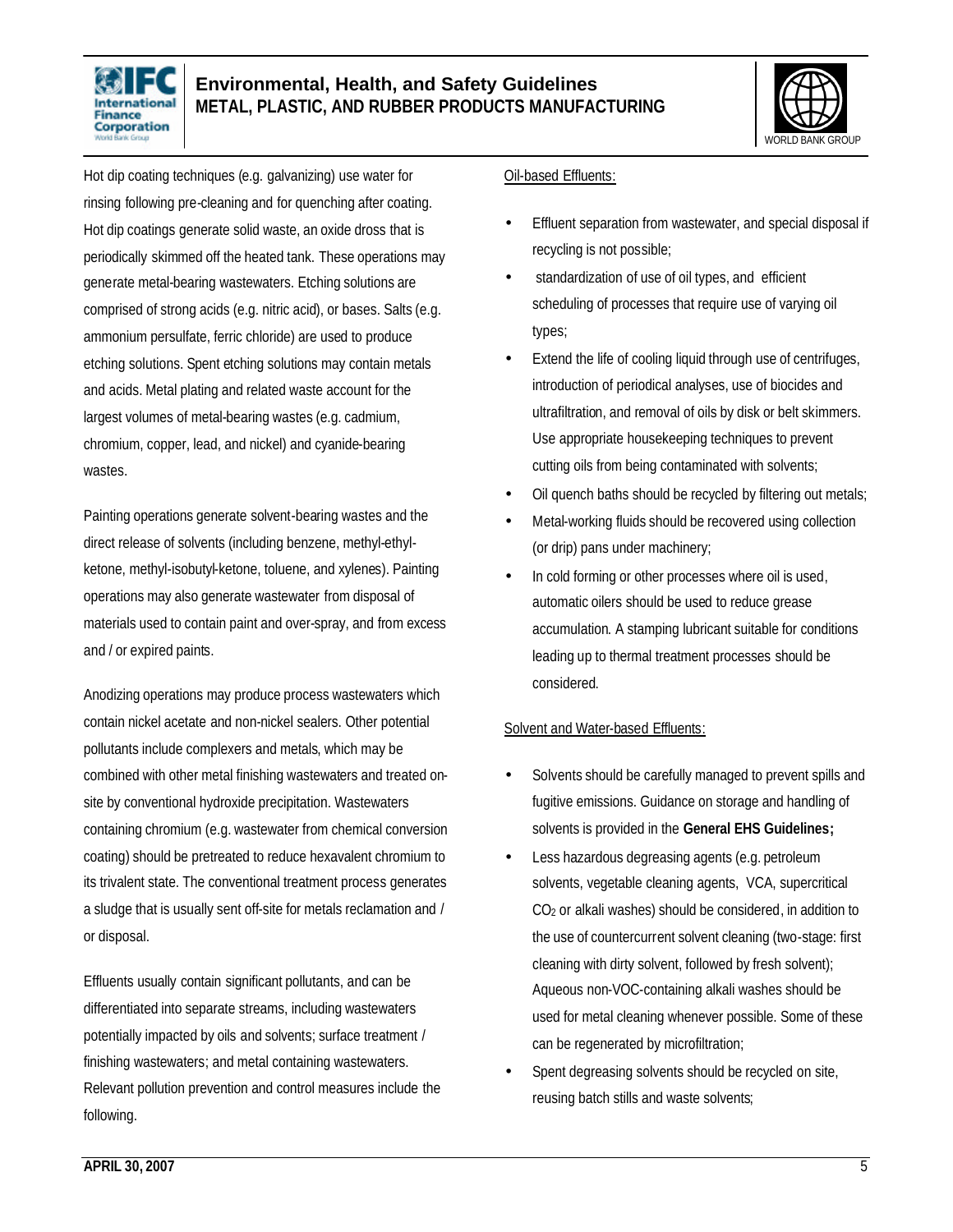



- Cold cleaning with recycled mineral spirits should be implemented before final vapor degreasing;
- Acids in wastewaters should be recovered through evaporation;
- Reduce rinse contamination via drag-out by optimization of part operation, using surfactants and other wetting agents;
- Use mechanical cleaning techniques instead of chemicals where possible (e.g. a vibrating abrasion apparatus for brass rather than acid pickling; mechanical scraping instead of acid solution to remove oxides of titanium; and rotating brush machines with pumice to clean copper sheets);
- Concentrations of dissolved metal ions should be controlled and reduced (e.g. molybdenum concentration reduction through reverse osmosis / precipitation systems; use of non-chromate solutions for alkaline etch cleaning of wrought aluminum; use of sulfuric acid / hydrogen peroxide dip instead of cyanide and chromic acid dip for copperbright dipping process);
- Acid or alkaline pickling solutions should be replaced, if possible, with alternative cleaning agents (e.g. use of caustic wire cleaner with biodegradable detergent and use of linear alcohols instead of sulfuric acid to pickle copper wire, provided that adequate safety and fire prevention is implemented);
- Flow restrictors / control meters should be installed and a foot pump (or photosensor for automatic lines) should be used to activate rinse;
- Process wastewaters should be treated and recycled, using ion exchange, reverse osmosis, electrolysis, and electrodialysis with ion exchange.

#### Surface Treatment / Finishing Wastewaters:

- Strong complexing agents like EDTA and toxic surfactants like NPE and PFOS should be substituted by less hazardous alternatives;
- Anodizing and alkaline silking baths should be regenerated by recuperation of metallic (e.g. aluminum) salts through use of hydrolysis of sodium aluminate;
- Limit stocks of finishing material with short shelf lives;
- Painting jobs (light to dark) and the selection of spraying techniques should minimize wastewater production (e.g. use of a spray gun for particular applications, use of an electrostatic finishing system instead of conventional air spray);
- Avoid and substitute the use of chlorinated solvents (including carbon tetrachloride, methylene chloride, 1,1,1 trichloroethane, and perchloroethylene) with non-toxic or less toxic solvents as cleaning agents;
- Chromic acid and trisodium phosphate should be substituted by less toxic and non fuming cleaners (e.g. sulfuric acid and hydrogen peroxide), and cyanide cleaners substituted by ammonia;
- Less toxic bath components should be used (e.g. zinc in place of cadmium in alkaline / saline solutions; nitric or hydrochloric acids in place of cyanide in certain plating baths; zinc chloride in place of zinc cyanide);
- Drain boards, drip guards, drip bars, and dedicated dragout tanks should be installed, after process baths.

#### Metals in Wastewater:

The management of water consumption is crucial, as it also reduces the usage of raw materials and their loss to the environment. Good process control and drag-out reduction are key factors for reducing the consumption of hazardous raw materials;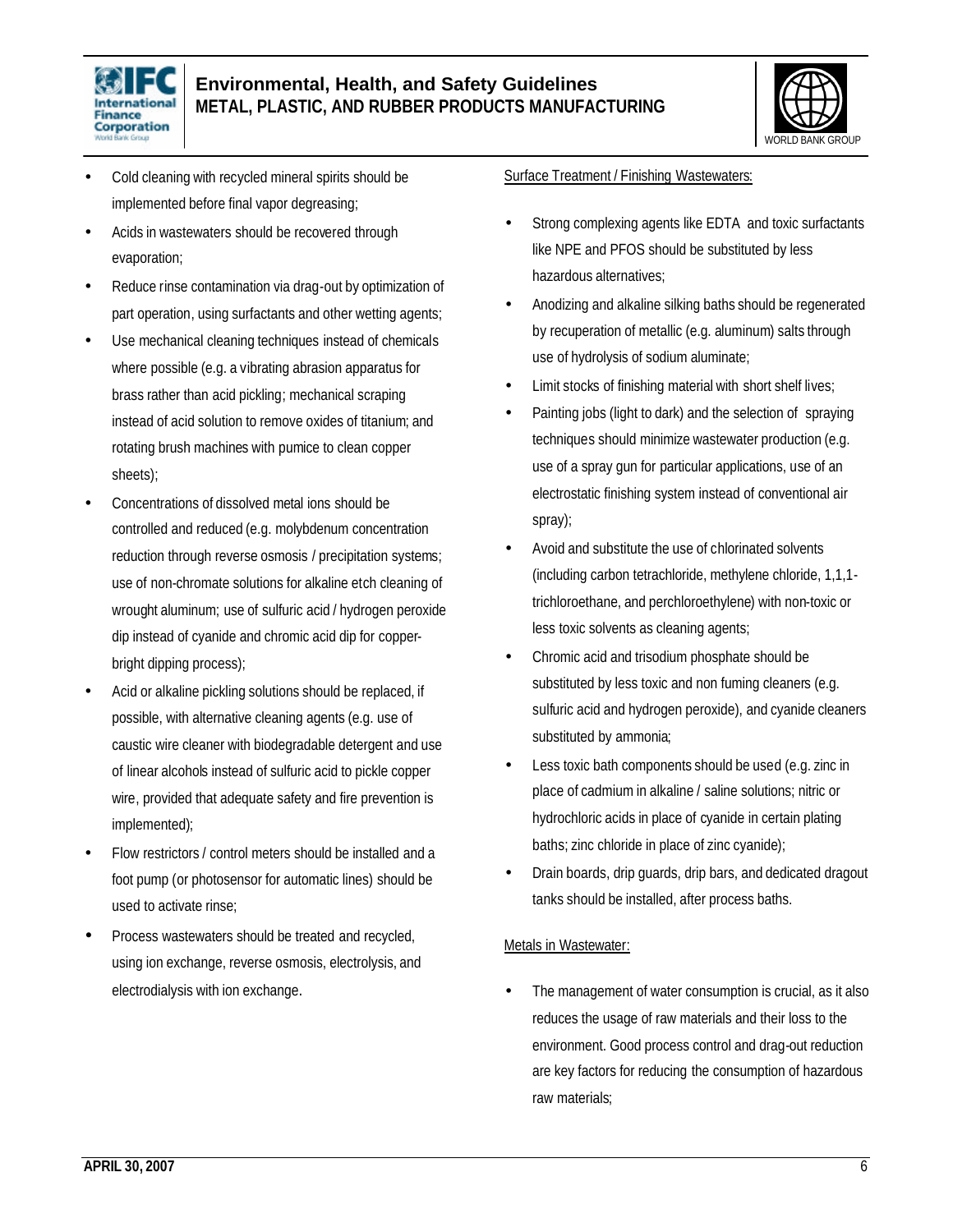



- Wastewaters with recoverable metals should be separated from other wastewater streams. Metals should be recovered from solution (e.g. using electrolytic cells or hydroxide precipitation);
- Used metal pickling baths should be sent to a continuous electrolysis process for regeneration and metal recovery;
- Metals from bright dipping solutions should be recovered using suitable processes (e.g. ion exchange system for copper, or segregating phosphates from treatment of aluminum based alloys);
- Solutions containing cyanide salts (e.g. for hardening processes) should be replaced with solutions using a fluidized bath of nitrogen and corundum;
- Hexavalent chromium should be substituted for plating, if this is not possible closed loops and covered vats should serve to minimize emissions.

#### *Process Wastewater Treatment*

Since general manufacturing operations, including metals, plastics and rubber products use a myriad of raw materials, chemicals and processes, wastewater treatment may require the use of unit operations specific to the manufacturing process in use.

Techniques for treating industrial process wastewater in this sector include source segregation and pretreatment of concentrated wastewater streams. Typical wastewater treatment steps include: grease traps, skimmers, dissolved air floatation or oil water separators for separation of oils and floatable solids; filtration for separation of filterable solids; flow and load equalization; sedimentation for suspended solids reduction using clarifiers; biological treatment, typically aerobic treatment, for reduction of soluble organic matter (BOD); biological nutrient removal for reduction in nitrogen and phosphorus; chlorination of effluent when disinfection is required; dewatering and disposal of residuals in designated hazardous waste landfills.

Additional engineering controls may be required for (i) containment and treatment of volatile organics stripped from various unit operations in the wastewater treatment system, (ii)advanced metals removal using membrane filtration or other physical/chemical treatment technologies, (iii) removal of recalcitrant organics using activated carbon or advanced chemical oxidation, (iii) residual color removal using adsorption or chemical oxidation, (iv) reduction in effluent toxicity using appropriate technology (such as reverse osmosis, ion exchange, activated carbon, etc.), (v) reduction in TDS in the effluent using reverse osmosis or evaporation, and (vi) containment and neutralization of nuisance odors.

Management of industrial wastewater and examples of treatment approaches are discussed in the **General EHS Guidelines**. Through use of these technologies and good practice techniques for wastewater management, facilities should meet the Guideline Values for wastewater discharge as indicated in the relevant table of Section 2 of this industry sector document.

### *Other Wastewater Streams & Water Consumption*

Guidance on the management of non-contaminated wastewater from utility operations, non-contaminated stormwater, and sanitary sewage is provided in the **General EHS Guidelines**. Contaminated streams (e.g. stormwater from exposed solid waste areas such as metal cuttings) should be routed to the treatment system for industrial process wastewater. Recommendations to reduce water consumption, especially where it may be a limited natural resource, are provided in the **General EHS Guidelines**.

#### **Solid Waste**

Metal manufacturing and related operations (e.g. wastewater treatments or fume reduction) may generate solid wastes. Table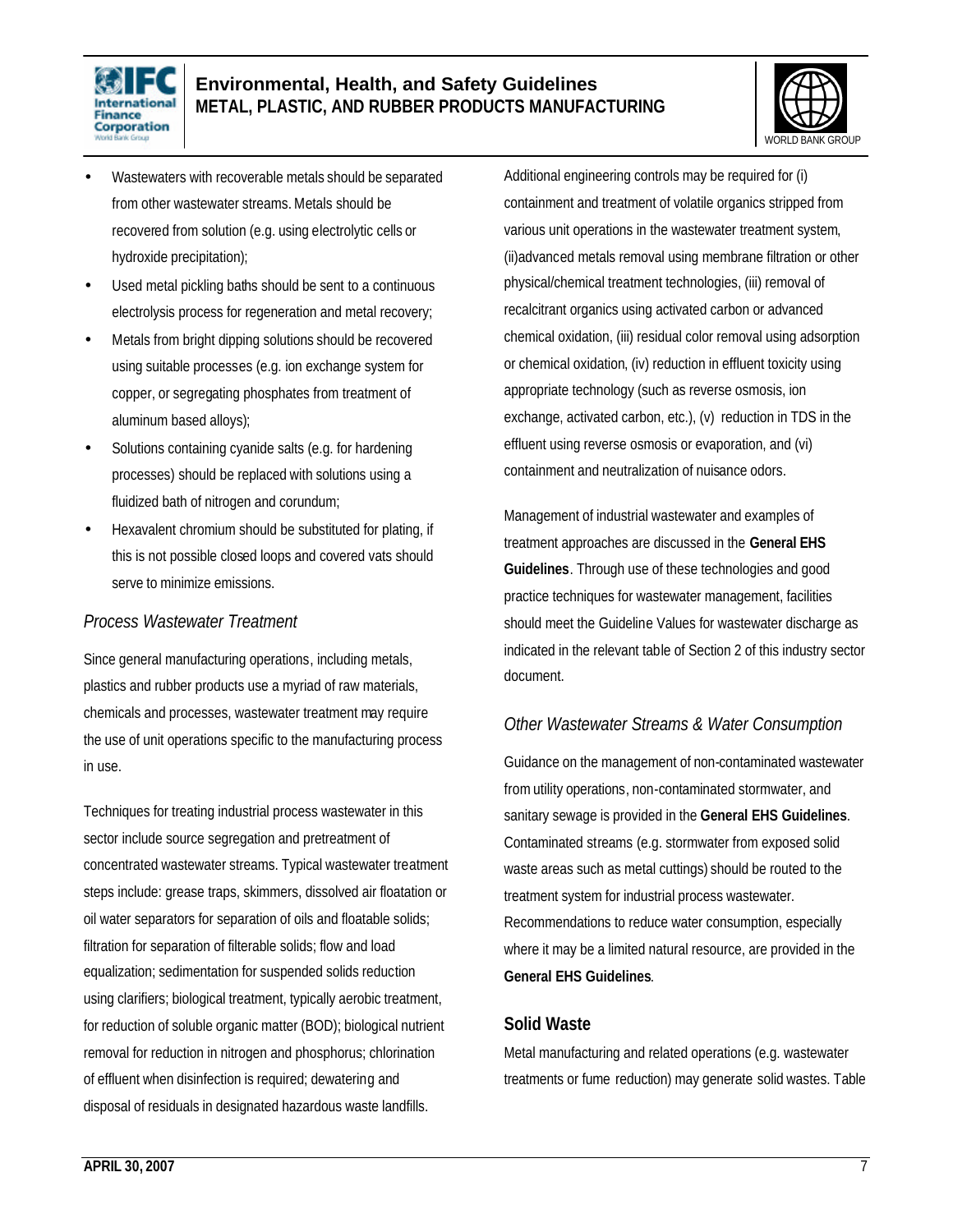



3 lists the main solid wastes from metals product manufacturing as a function of their source.

Sintering produces a limited amount of solid wastes, mainly linked to raw material storage and handling (e.g. particulate, powders, and soil contamination from oil spills). During thermal treatments (e.g. annealing) oxide scales are formed. When quench or cooling baths are cleaned out, metal-bearing sludges may also be generated.

Metal forming produces a large quantity of metal chips (scrap metal), metal-bearing cutting fluid sludges, and solvent stillbottom wastes. Scrap metal consists mainly of metal removed from the intermediate piece (e.g. steel), and may be combined with small amounts of metalworking fluids (e.g. cooling or lubricant liquids) used prior to and during the metal shaping operation that generates the scrap. This type of scrap is typically reintroduced into the process as a feedstock. Welding slags, dusts and powders may contain various metal oxides depending on the base metals and their coatings.

| Table 3 - Solid Waste from Metal Products<br><b>Manufacturing</b>  |                                                                                                                                                                           |  |
|--------------------------------------------------------------------|---------------------------------------------------------------------------------------------------------------------------------------------------------------------------|--|
| <b>Process</b>                                                     | <b>Solid Waste</b>                                                                                                                                                        |  |
| Sintering                                                          | Particulate, powders from                                                                                                                                                 |  |
| <b>Metal Shaping</b>                                               |                                                                                                                                                                           |  |
| Metal cutting, grinding<br>and / or forming                        | Metal particles (e.g. iron filings, and chips or<br>swarf arising from machining operations)<br>metal-bearing machining fluid sludges, and<br>solvent still-bottom wastes |  |
|                                                                    | <b>Surface Preparation</b>                                                                                                                                                |  |
| Solvent degreasing and<br>emulsion, alkaline, and<br>acid cleaning | Process sludge(s)                                                                                                                                                         |  |
| <b>Welding (including</b><br>multipass technique)                  | Metal oxides (e.g. oxides of Ti, Al, Fe, Ni, Cr,<br>Cu, Zn or Sn) and slag drops                                                                                          |  |
| Surface Finishing                                                  |                                                                                                                                                                           |  |
| Anodizing, chemical<br>conversion coating,<br>electroplating       | Metal sludge(s), base metal and reactive<br>compounds                                                                                                                     |  |
| Painting                                                           | Still bottoms, sludge(s, dried), paint, and metals                                                                                                                        |  |

### **Table 3 – Solid Waste from Metal Products Manufacturing**

| <b>Process</b>                                                                                | <b>Solid Waste</b>                                                                                          |
|-----------------------------------------------------------------------------------------------|-------------------------------------------------------------------------------------------------------------|
| Other metal finishing<br>techniques (Including<br>polishing, hot dip coating,<br>and etching) | Polishing sludge(s), metal (e.g. Zinc,<br>Chromium) dross, etching sludges, oxide<br>dross, metal sludge(s) |

Surface preparation activities result in the generation of solid wastes (e.g. wastewater treatment sludges, still bottoms, cleaning tank residues, machining fluid residues). Anodizing, chemical conversion coating, electroplating, and painting may generate a number of spent solutions and wastewater whose treatment may result in the production of sludges, base metals, metal oxides, and several types of reactive compounds. Polishing, hot deep coating, etching and other metal finishing techniques generate the same wastes as anodizing, but with the addition of polishing sludges, hot dip tank dross, and etching sludges.

Pollution prevention and control measures include:

- Separating metal dust or scrap by type to promote recovery and recycling;
- Reducing and treating slags from welding, forging, machining, and mechanical finishing, which may contain metal ions;
- Proper management of metals removed from wastewaters for recovery or disposal;
- disposal of sludge from surface finishing processes (e.g. galvanizing, painting, hot dip).
- If reuse or recycling is not possible, the waste should be disposed of according to industrial waste management recommendations in the General EHS Guidelines.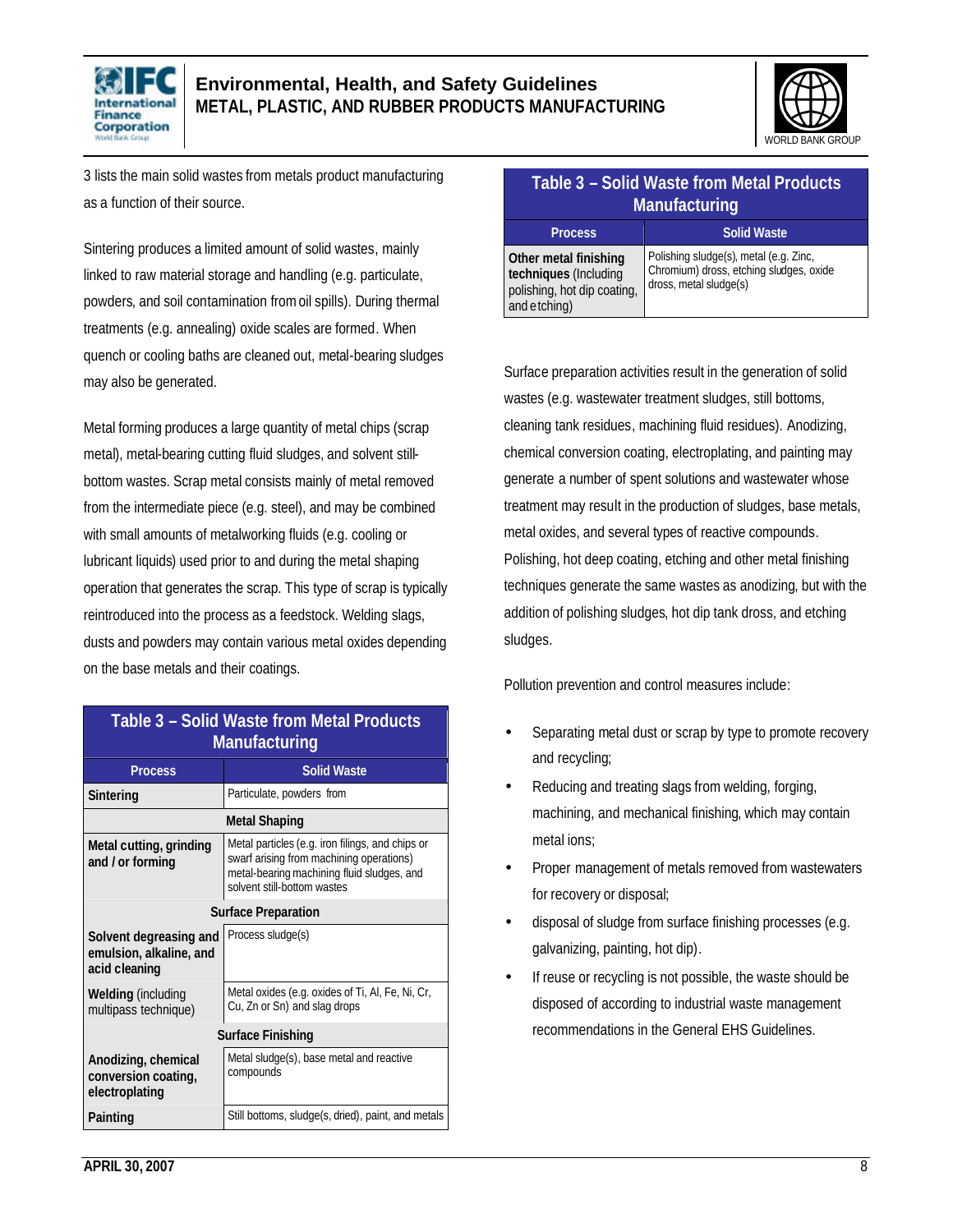



### *1.1.2 Plastics and Rubbers*

Environmental issues of concern arising from the manufacturing of plastic and rubber products primarily include the following:

- Air emissions
- **Wastewater**
- Solid waste

Operational activities that may generate adverse environmental impacts include granulation, compounding / resin formulation, shaping, and finishing. As plastic and rubber manufacturing processes differ mainly in the operations related to compounding / formulation and shaping, they are presented separately as part of these Guidelines. In recognition of the similarity of operations involving granulation and finishing during the manufacturing of thermoplastics and thermosetting polymers and rubbers, these issues are discussed together as part of these Guidelines.

### **Air Emissions**

#### *Plastics*

Air emissions may contain particulate matter and volatile organic compounds (VOC). Particulate matter may be released during handling of dry additives and granulation of polymers. In addition, heating of thermoplastics during compounding and forming may result in formation and release of fine aerosols.

Recommended pollution prevention and control techniques for emission of particulate matter include:

- Optimize processing conditions for handling and mixing of dry additives, temperature, and polymer granulation;
- Filter air exhaust from material handling and granulation areas using a cyclone and / or baghouse;

• Capture and control fugitive emissions from production devices, typically through a primary cyclone and secondary baghouse or electrostatic precipitator.

VOC, including low-molecular weight additives and solvents, may be released during compounding and forming operations, especially when heated. During shaping operations for nonreactive plastics, the base polymers are stable well beyond the required processing temperatures with few exceptions. During shaping, however, water vapor, low boiling point additives, and monomer trapped in the polymer may be released, in particular at the hottest part in the processing line. Table 4 provides examples of commonly processed plastics and some of the constituents detected in fume when plastics are processed, or heated, above their recommended upper process temperature. Unlike other thermoplastic processes, manufacturing of expandable polystyrene (EPS) products requires that the raw materials be pre-conditioned prior to the final "tooled" molding process. In the conversion process, a small quantity of low boiling point liquid, usually a pentane isomer mixture (typically 3 to 8 percent by weight), is used as a blowing agent<sup>2</sup> .

| <b>Plastic</b>                                                     | <b>Examples of detected</b><br>constituents                              |  |
|--------------------------------------------------------------------|--------------------------------------------------------------------------|--|
| <b>PVC-Polyvinyl chloride</b>                                      | Hydrogen chloride, Vinyl Chloride<br>monomer                             |  |
| ABS - Acrylonitrile-Butadiene-<br>Styrene copolymer                | Styrene, phenol, butadiene                                               |  |
| PP - Polypropylene                                                 | Aldehydes, Butane, other<br>alkanes, alkenes                             |  |
| <b>POM - Acetals</b>                                               | Formaldehyde                                                             |  |
| LDPE, MDPE, HDPE<br>Polyethylene (low, medium and<br>high density) | Aldehydes, Butane, other<br>alkanes, alkenes                             |  |
| PS - Polystyrene                                                   | Styrene, aldehydes                                                       |  |
| PET - Polyethylene terephthalate                                   | Formaldehyde, methoxy<br>benzene, benzaldehyde and<br>many different VOC |  |

#### **Table 4 – Potential Released Substances at High Processing Temperatures**

 $\overline{a}$ 

<sup>&</sup>lt;sup>2</sup> CFCs have been used extensively in these processes, however they should not be used as part of current good industry practice due to the impact of fluorocarbons on the greenhouse effect and depletion of the ozone layer.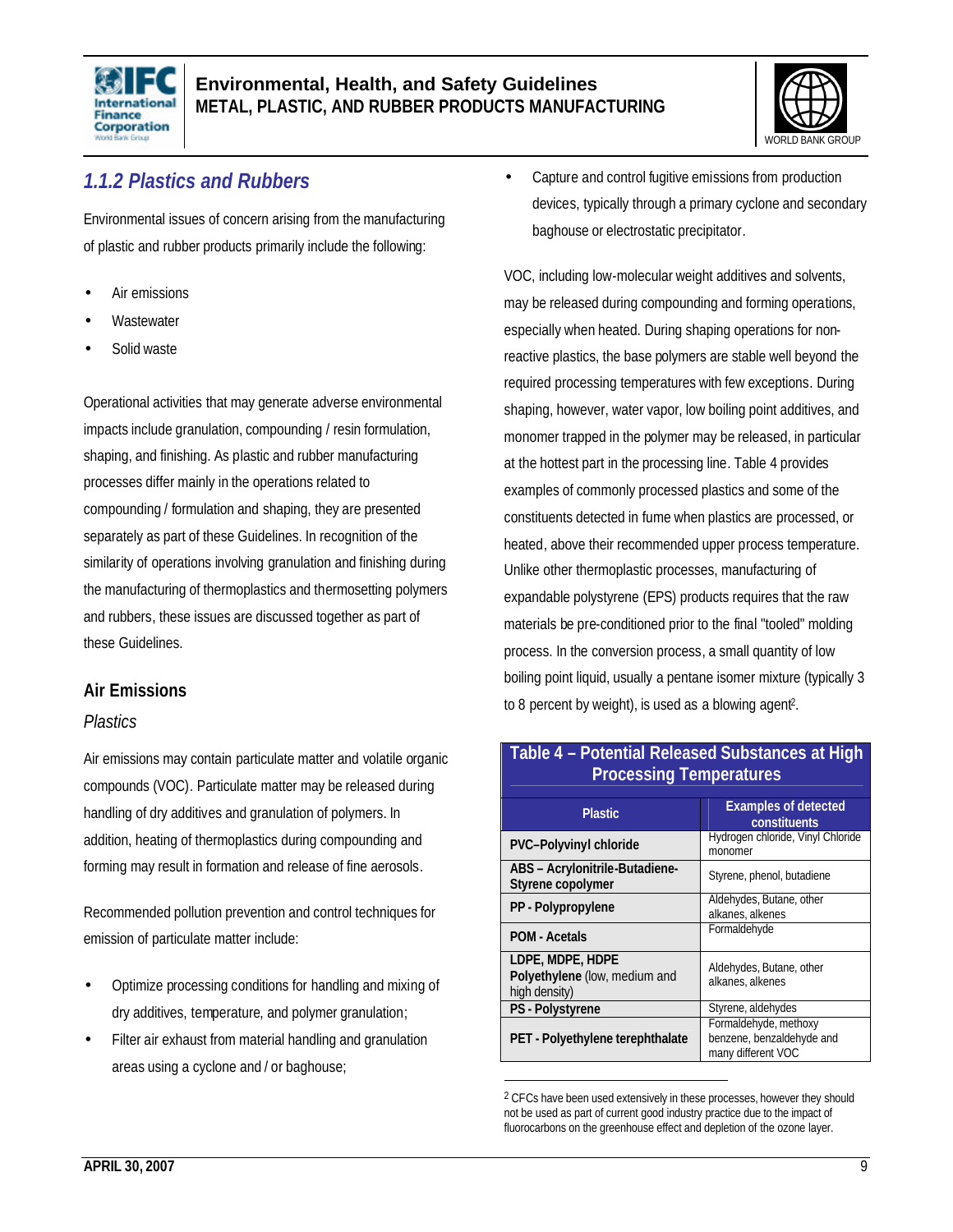



Recommended pollution prevention and control systems for VOC emissions include the following:

- Use of enclosed storage for all solvent and cleaning fluids, and for all low boiling point reagents;
- Installation of ventilation control systems, especially at the points of highest processing temperatures along the production line;
- Installation of local exhaust extraction systems and activated carbon adsorbers;
- Installation of recuperative / regenerative thermal oxidizers, catalytic / regenerative catalytic oxidizers, condensers or biofilters;
- Development and implementation of a Solvent Management Plan.

#### *Rubbers*

Fugitive emissions of additive chemicals may be released from the compounding area. As additives are pre-weighed, there is potential for significant fugitive dust emissions from chemicals kept in open storage. Fugitive emissions may also be produced as the chemicals are loaded into the mixer. Particulate emissions may be generated by surface grinding activities.

Recommended pollution prevention and control techniques for dust / particulate matter emission include the following:

- Use of chemicals in small, pre-weighed, sealed bags for direct addition to the mixer to limit dust generation;
- Emissions from the internal mixers should be controlled using bag filters. Exhausts from the collection hoods should be conveyed to the bag filters to control particulate and possibly particle-bound semivolatiles<sup>3</sup>, ammonia, and

metals (e.g. zinc, nickel, selenium, lead, cadmium, antimony compounds, and titanium dioxide).

• Dust and fine rubber particles, generated by surface grinding, should be controlled by a primary cyclone and a secondary bag filter or two-stage electrostatic precipitator.

Emissions of VOC and hazardous air pollutants may be generated. Solvents are used in various capacities during the rubber product manufacturing process. Recommended pollution prevention and control techniques for VOC emission include the following:

- Solvents should be carefully managed to prevent spills and fugitive emissions. Guidance on storage and handling of solvents, and other hazardous materials, is provided in the **General EHS Guidelines**;
- Solvent use should be minimized and water, silicon, and non-solvent-based release compounds should be used where possible.

Emission abatement equipment may be necessary in the event of significant emissions of VOCs. If extensive vulcanization is necessary to impart the desired properties to the rubber, emissions associated with rubber curing may contain sulfur dioxide (SO2). Control of these emissions which may be controlled through use of scrubbers.

#### **Wastewater**

Effluents may contain solvents, oils, water-soluble and insoluble organic compounds released in the contact, processing and cleaning water, and solid particles with dimensions from submicron to several millimeters.

#### *Plastics*

Process wastewater used in the plastic molding and forming processes can be subdivided into three main categories: (1) cooling (or heating) water for plastics production; (2) surface cleaning and wash water used both for plastics product surface

 $\overline{a}$ 

<sup>3</sup> Ethylene thiourea, diethanolamine, hydroquinone, phenols, alpha naphthylamine, p-phenylenediamine, benzoyl peroxide, dibutyl phthalate, dioctyl phthalate, and bis(2-ethylhexyl) adipate.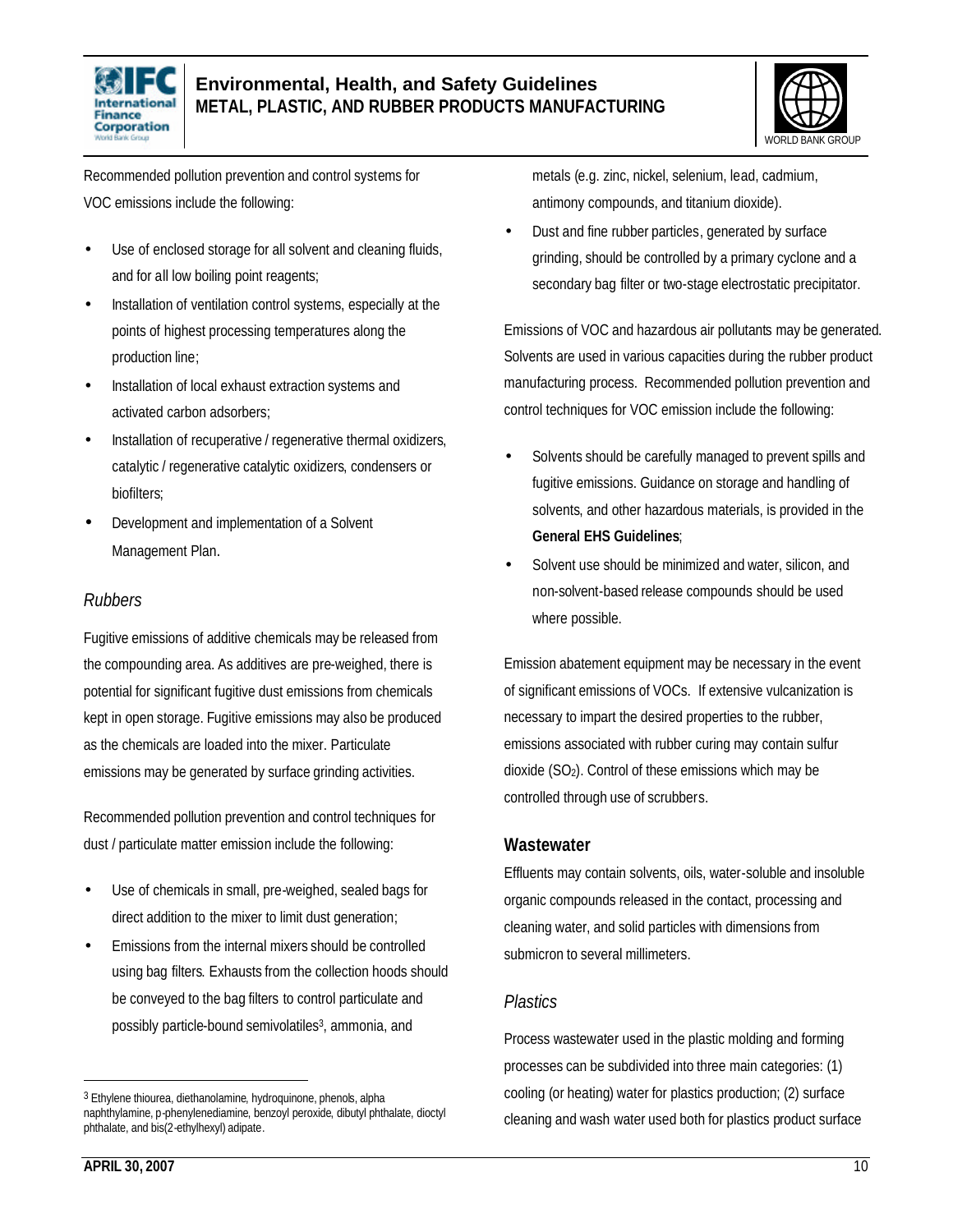



cleaning and equipment washing; and (3) finishing operation water to remove waste plastic material or to lubricate the product.

Cooling (and heating) water may be a source of thermal pollution if discharged. Toxic pollutants potentially detectable in process wastewater discharged by contact cooling and heating processes include phthalates (e.g. bis[2-ethylhexyl] phthalate [DEHP]).

Cleaning water may be characterized by significant levels of biochemical oxygen demand (BOD<sub>5</sub>) and chemical oxygen demand (COD), total suspended solids (TSS), total organic carbon (TOC), oil and grease, total phenols, and zinc. Finishing water may contain significant levels of TSS and water soluble additives (e.g. phthalates).

Recommended pollution prevention options for contact, cleaning, and finishing wastewaters include the following:

- Adoption of good housekeeping practices;
- For contact water and finishing water, installation of activated carbon process to remove soluble organics, including phthalates (particularly important in manufacturing of plasticized PVC);
- Biodegradable plasticizers should be used where possible;
- For cleaning and finishing water, recycling process water through sedimentation / settling units and removal of the suspended solids, oils and grease.

Cooling water use may result in high rates of water consumption, as well as the potential release of high temperature water, residues of biocides, and residues of other cooling system anti-fouling agents. Recommended cooling water management strategies are discussed in the **General EHS Guidelines.**

#### *Rubbers*

Wastewater may be generated from cooling, heating, vulcanizing, and cleaning operations. Suspended solids, and oil and grease are potential contaminants of concern, in addition to trace metals (e.g. zinc). Wastewater originates from many production processes (e.g. cleaning of fresh latex receiving ponds, centrifuges, among others). Effluents arising from dipped latex rubber products may be impacted by additives which are employed to properly process the rubber. Odor may be generated by inadequate wastewater management.

Recommended treatments include solids settling, pH adjustment, or oil removal systems as needed. Wastewater should be trapped in a rubber trap, to let rubber float to the top for recycling / reuse. Wastewater should then be conveyed to treatment plant. Closed-loop water cooling or heating systems should also be considered.

#### **Solid Wastes**

Significant quantities of solid waste are not typically generated in plastics and rubber manufacturing as scrap materials resulting from shaping and finishing operations can be recycled. Scorched rubber from mixing, milling, calendering, and extruding may be a significant solid waste source, in addition to waste rubber produced during rubber molding operations, particulate matter from bag filters in compounding areas, Banburys, and grinders, and ..

In addition to the guidance for management and disposal of industrial waste described in the **General EHS Guidelines**, the following are recommended management measures:

Waste streams should be properly segregated (e.g. uncured rubber, cured rubber, and off-specification products);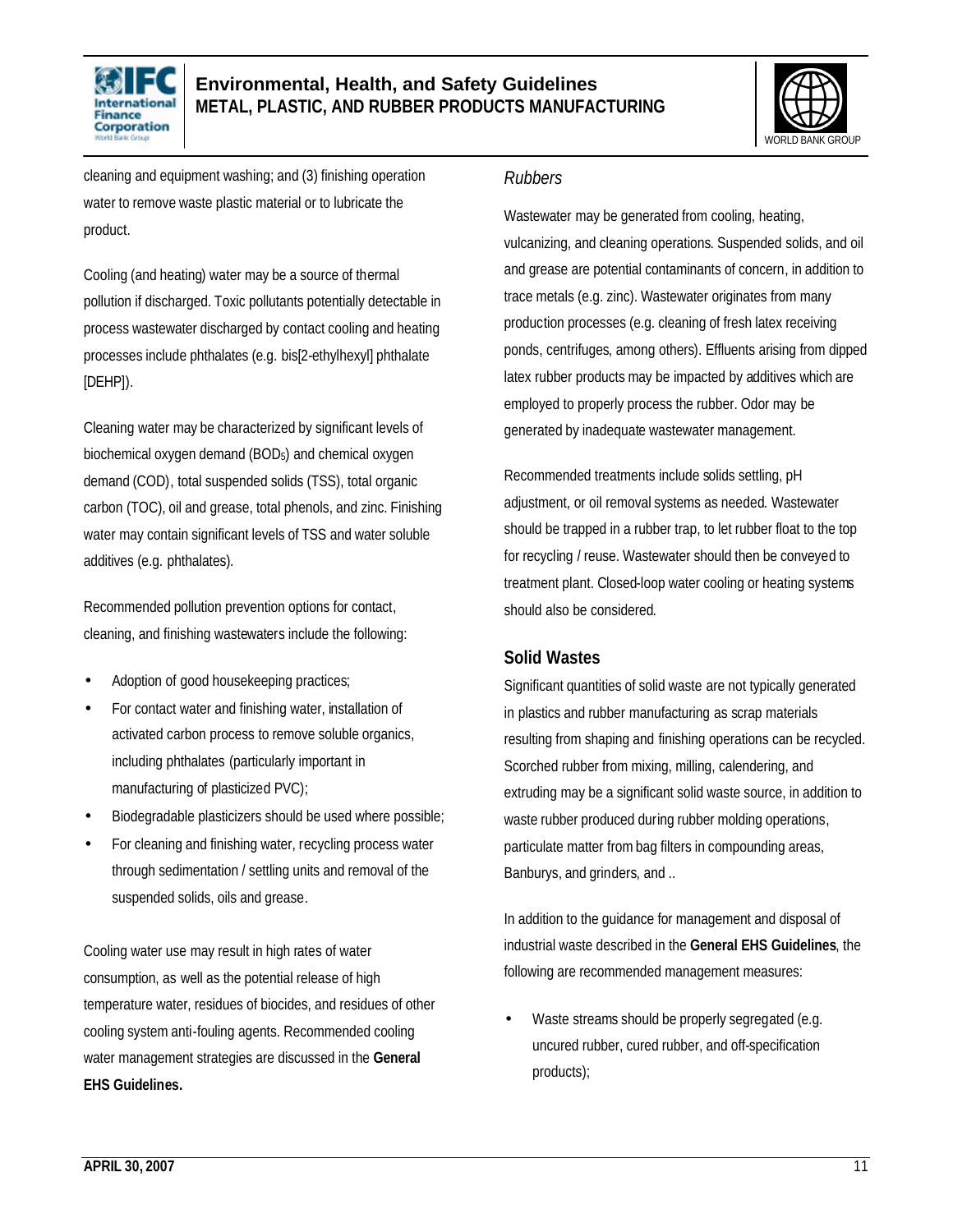



- Uncured rubber, as well as slightly cured waste rubber, should be recycled to Banbury mixers;
- Cured and off-specification rubber waste should be either recycled at the facility or reused (through shredding) to make other products;
- Scrap from thermoplastic polymers should be reground and mixed with virgin materials;
- If reuse or recycling is not possible, the waste rubber (including scrap polymer parts that have been excessively heated) should be disposed of according to industrial waste management recommendations in the **General EHS Guidelines**.

## **1.2 Occupational Health and Safety**

Occupational health and safety impacts during the construction of manufacturing plants for metallic, plastic and rubber products are common to those of most industrial facilities and their prevention and control is discussed in the **General EHS Guidelines**.

### *1.2.1 Metals*

Occupational health and safety issues associated with metal product manufacturing primarily include the following:

- Chemical hazards
- Physical hazards
- Noise
- Radiation

### **Chemical Hazards**

Workers may be exposed to inhalation and dermal contact hazards associated with chemicals used during metal product manufacturing, in particular during sintering, surface preparation, and finishing. Inhalation hazards may include fumes containing metals, metal oxides, organic and inorganic

compounds, particulates, dust, and VOC. Dermal hazards may include contact with allergenic elements (e.g. chromium, nickel, lead, and beryllium). Chemical hazards should be managed based on the results of a job safety analysis and industrial hygiene survey and according to the occupational health and safety guidance provided in the **General EHS Guidelines**. Protection measures include worker training, work permit systems, and use of personal protective equipment (PPE). Specific prevention and control of occupational exposure to air emissions during metal product manufacturing include:

- Use of automated equipment. If an operator is needed, a closed cabin with air ventilation should be provided;
- Use of moveable hoods and masks during operations where the worker is exposed to potentially harmful emissions (e.g. welding);
- Use of air emissions extraction and recycling systems (e.g. during quenching, and surface finishing).

### **Physical Hazards**

Physical hazards include exposure to metal cutting and forming tools and machinery drives which slice nicely through hands and flying metallic particles (e.g. metal chips arising from machining operations) which can injure eyes. , Heat cold and ergonomic stress, may result in bodily injury. Heavy items, or bins containing many such items are often moved by crane or fork-lift truck. Guidance on the management of physical hazards is provided in the **General EHS Guidelines**.

#### **Noise**

Metal products manufacturing operations are inherently noisy due to the large amount of mechanical equipment and activities. Guidance for noise management is provided in the **General EHS Guidelines**.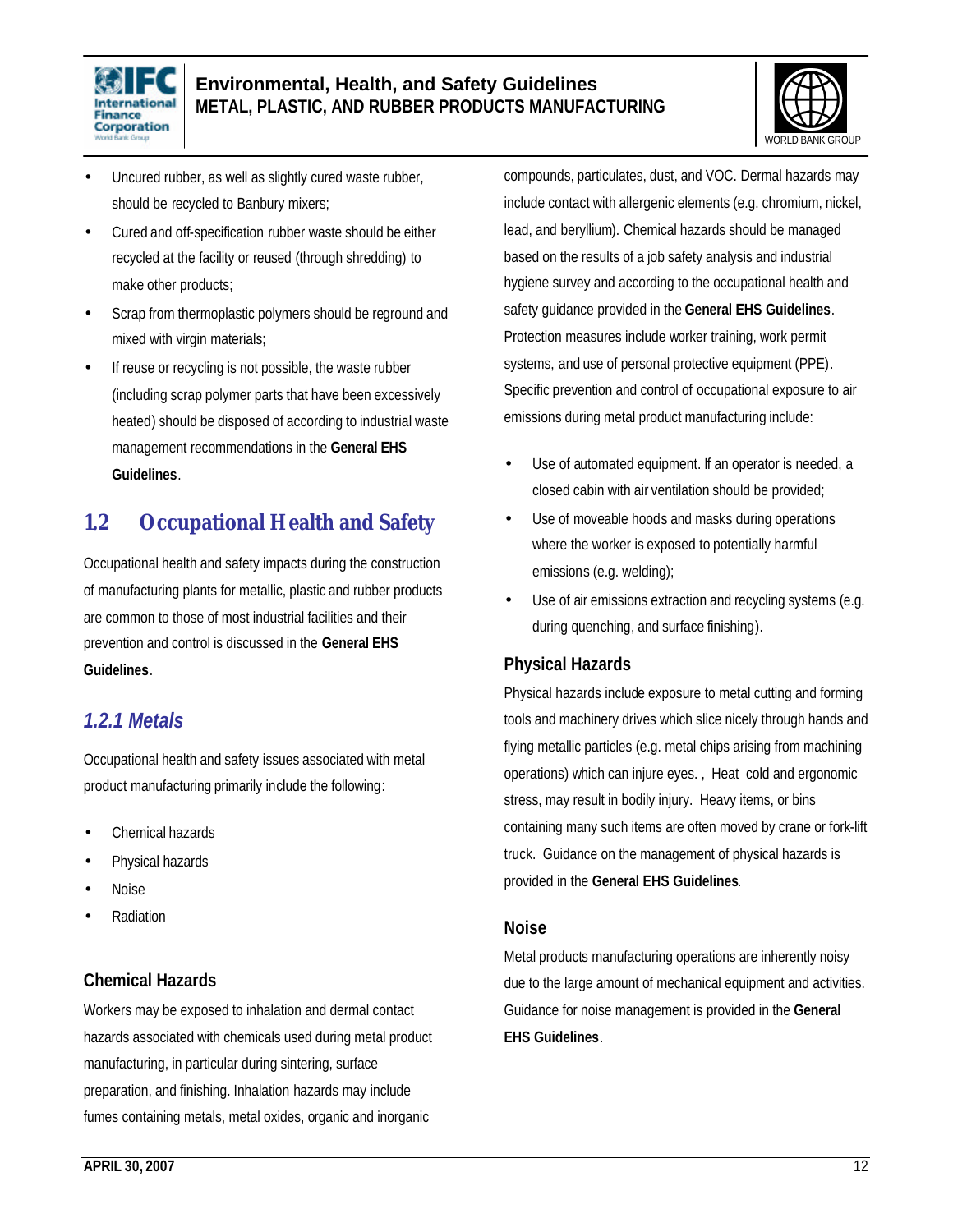



#### **Radiation**

Operators may be exposed to radiation during welding. Certain welding techniques (including all the arc, plasma, laser and electron beam welding methods) use significant energy and generate radiation that may be dangerous for the operator. Automation should be used, when possible, or adequate personal protection equipment to shield the operator against radiation. Another source of radiation involves X-ray stations for continuous monitoring of product quality. Recommended management of ionizing radiation hazards are described in the **General EHS Guidelines**.

### *1.2.2 Plastics and Rubber*

Occupational health and safety issues associated with plastic and rubber products manufacturing primarily include the following:

- Physical hazards
- Chemical hazards

### **Physical Hazards**

Many physical hazards in plastic and rubber processing are similar to those found in the metal manufacturing industries and should be managed in the manner described in the **General EHS Guidelines.**

However some physical hazards specific to this industry may be managed as described below:

- Use of electrical switch off systems and mechanical brakes to stop blade rotation when workers are in close proximity to the revolving parts / blades;
- Installation of emergency stop switches within reach of operating stations;
- Use of guards to prevent access to material feed openings and discharge points near rotors, cutters, blades and

screws / rams. To facilitate maintenance, time-delayed interlocks may be used to prevent access at granulators, agglomerators, and extruders;

- Use of screens or flaps to protect against material flying out from machinery feed openings;
- Use of Lock Out Tag Out procedures, in addition to other guidance on the prevention and control of physical hazards as discussed in the General EHS Guidelines.

#### **Chemical Hazards**

#### *Fire and Explosions*

Fire in plastics manufacturing facilities may generate black acrid smoke and poisonous gases including carbon monoxide. The fires may spread quickly and be difficult to extinguish. Sources of ignition should be controlled by prohibiting smoking and hot work in high risk areas. Further information on emergency planning and response for fire and evacuation is contained in the **General EHS Guidelines**.

Polymeric Dust: Granulators produce fine dust that is often combustible. If suspended in air in high concentrations and ignited, an explosion may occur. High concentration of polymeric dusts may be generated close to the granulator when foamed rigid plastics are treated, and whenever coarse and fine granules are mechanically separated by sieving. Fine powders may accumulate on vertical walls, as well as on horizontal surfaces beyond the reach of conventional housekeeping. Although some polymeric dust is always formed, this becomes a hazard only if the materials are rigid (e.g. if its glass transition temperature is above room temperature). The severity of the hazard is higher for foamed materials due to their lower resistance to fragmentation.

Measures to prevent and control this hazard include the following: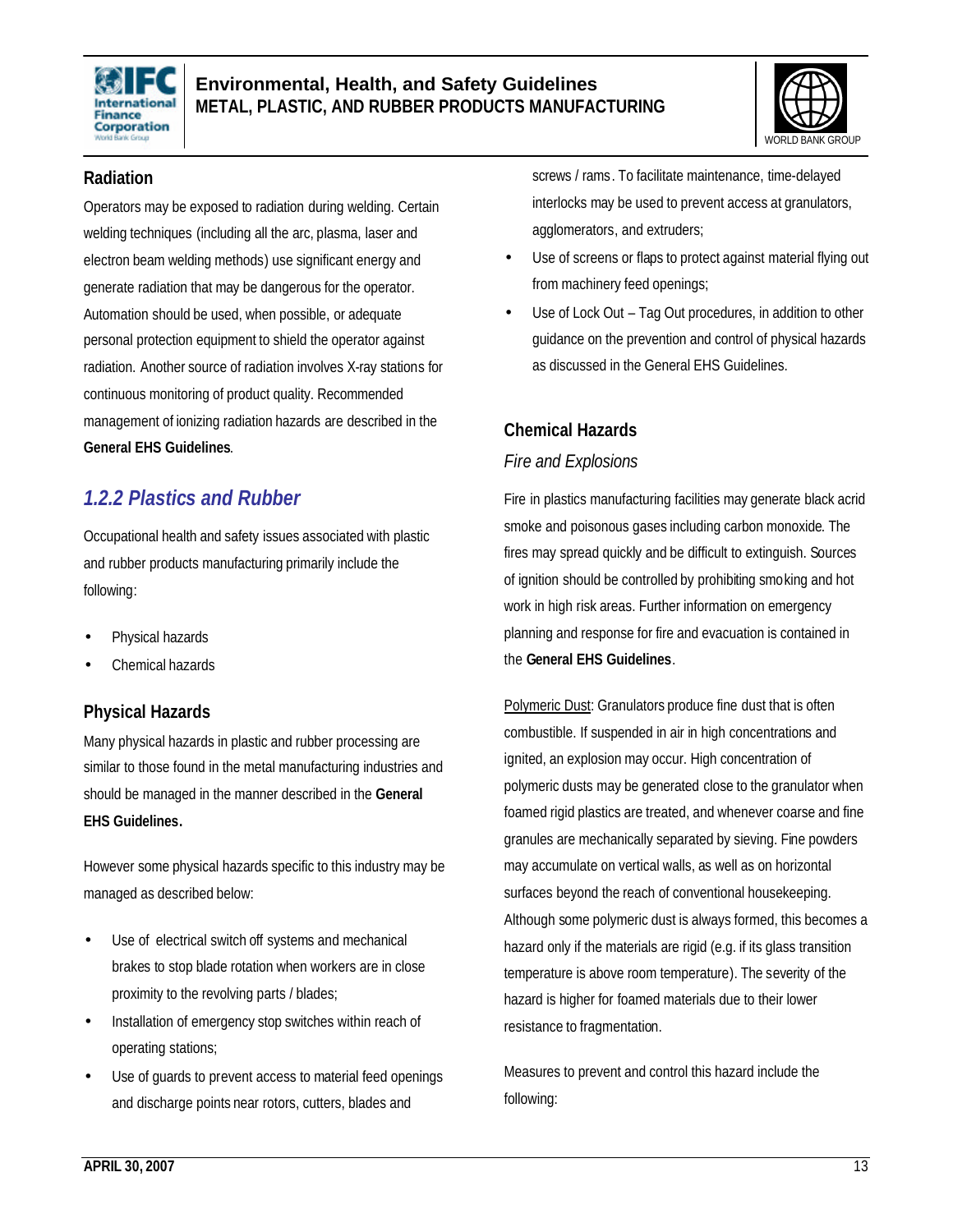



- Facilities should be designed to avoid or minimize the creation of surfaces onto which polymer dust can settle or stick (e.g. due to electrostatic forces);
- Dust formation should be minimized through proper maintenance of cutter knives and settings;
- Sources of ignition should be eliminated. Metal parts should be grounded to reduce sparks formation due to static electricity. The use of open flames and smoking should be forbidden. A magnetic separator should be installed to reduce the risk of metals pieces entering the granulator.

Pentane: Raw expandable polystyrene (EPS) bead typically contains pentane, an extremely flammable gas. Pentane is released during storage and transportation of EPS and also from finished products for a short time after manufacture. Measures to prevent and control this hazard include the following:

- A work permit system should be established in areas where EPS is stored;
- Smoking should be prohibited anywhere EPS bead is manufactured, used, or stored;
- During pre-expansion, pentane vapor is mixed with steam which reduces its flammability. Pentane / steam vapor should be vented;
- Conveying ducts should be grounded, and product conveyed at slow speeds, to minimize static electricity generation;
- Expandable beads and pre-forms should be stored in a well-ventilated area. In the maturing silos, explosive mixtures may be generated in the head space. Silos should be grounded and ventilated to keep levels of pentane below the lower explosive limit. Finished goods should also be kept in a ventilated and fire proof place after molding;
- Electrical switches, lighting, motors and ventilation fans, and portable electrical devices should be suitable for use in areas where flammable vapors may be present;
- Hot-wire cutting may cause fires. The block transport system should be interlocked so that if the conveyor stops, the electrical supply to the wire is turned off;
- A gas monitor should be used to identify where pentane 'hot spots' are likely to occur, and to monitor concentrations;
- EPS handling areas should have a fire extinguishing system designed based on the results of a hazard analysis.

### *Air quality and Dermal Exposure*

Dust may be generated during the machining and finishing of cured parts, and in the repair of damaged parts. Room temperature compounding for non-reactive processes may generate dust emissions. Dusts may be very fine and are potentially respirable. The presence of unreacted monomers may be of concern, especially for styrene-based resins.

The main sources of VOC emissions include low boiling point ingredients (e.g. solvents, trapped monomers) and thermal decomposition of the most labile compounds. The significance of the VOC releases increases with increasing temperature.

Thermoplastic polymers are generally not considered harmful to workers health. Resin formulations in reactive processes for thermoset plastic products, however, contain potentially hazardous materials. Epoxies and curing agents or hardeners have a low vapor pressure and usually do not present an airborne hazard unless in a mixture that is sprayed or cured at high temperatures. However, potential for dermal exposure is frequently high, particularly for the aromatic amines, which may permeate many of the commonly used protective gloves.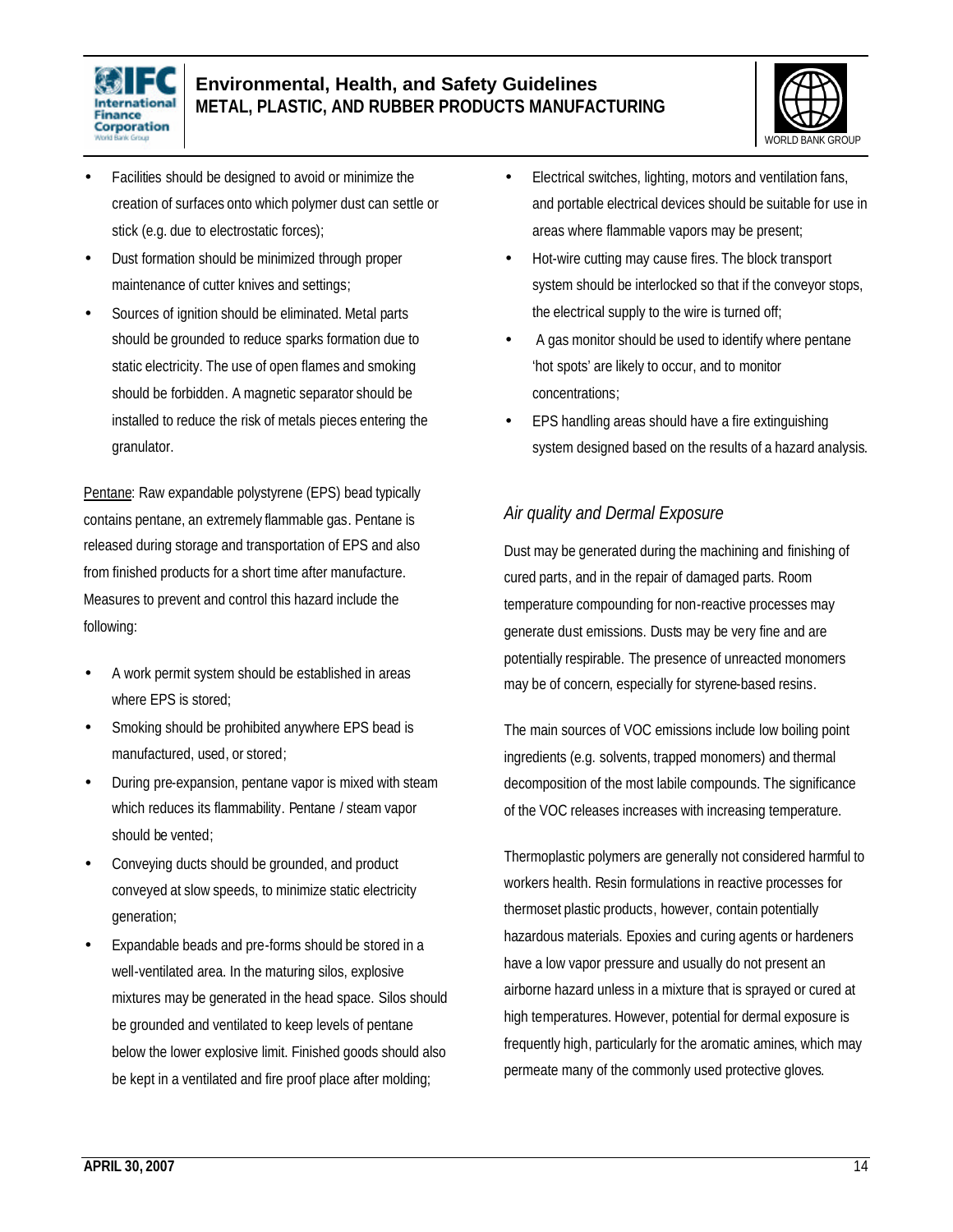



Isocyanates, present in polyurethanes, can represent a significant respiratory hazard, as well as a dermal hazard. For phenolic and amino resins, both phenol and formaldehyde represent an exposure hazard. The urea- and melamineformaldehyde resins present similar hazards. Special attention is required in processes where heat decomposition of polyurethane products occurs, such as welding, heat removal of electrical insulating varnishes, and hot wire cutting of foams.

A number of solvents may be present in the reactive processing of thermosets. These may be introduced into the workplace as part of the resin or curing agent, during the manufacturing process, or as part of the cleanup process.

Occupational exposure prevention and control measures include the following:

- Isolation (e.g. isolated storage, separate process areas, enclosures, closed systems) and local exhaust ventilation should be adopted as the primary engineering controls in plastics and rubber manufacturing processes. Controls should be implemented in compounding and mixing areas; heated curing areas including autoclaves; finishing and repair areas; and controlling off-gases from exotherms;
- Adequate ventilation control systems and exhaust extraction with activated carbon adsorbers should be installed to prevent operator exposure to toxics, dusts and fibers. Adequate ventilation should be provided and should not be less than six air changes per hour;
- Adequate ventilation should be used in work areas to maintain the concentration of the isocyanates below 25 percent of the concentration that may cause harmful effects;
- The residence time and processing temperature of used polymer formulation in the barrel should be set to minimize plastics overheating and prevent fume generation;
- The 'burning out' of nozzles, blocked dies, injectors, material transfer valves, screen filter breaker plates, as well as the burning off solidified material, should be conducted under extraction, using pyrolysis units, or by other methods which prevent fume exposure;
- Whenever heat-sensitive materials (e.g. acetals and PVC) are processed, clear emergency procedures, including possible evacuation of the likely affected area, should be developed. Potential release of formaldehyde or hydrogen chloride (HCl) may result from the rapid degradation of the polymer in the barrel;
- Temperatures should be monitored and controlled in all sections of the production line. Adequate and reliable thermocouples should be installed to verify that the material is processed at the correct temperatures. Proportional-Differential-Integral controllers or PC controlled heating systems are recommended to minimize the cycling thermal fluctuation responsible for production instabilities and release of fumes.
- Gloves, protective clothing, eye protection, and other relevant PPE should be worn, especially when working with resins, curing agents, and solvents;
- Proper selection, use, maintenance, and cleaning of PPE. Provision of adequate gloves is especially important due to permeation characteristics of industrial chemicals;
- Respirators should be used where airborne solvent and dust levels are potentially high (e.g. during resin mixing, and finishing / repair activities), where large surface areas and significant hand work are involved, where exotherms are experienced, and whenever polyurethane-based materials are produced or handled at temperatures that might degrade the polymer;
- Operators should be provided with Material Safety Data Sheet (MSDS) from the supplier / distributor for the particular formulation used.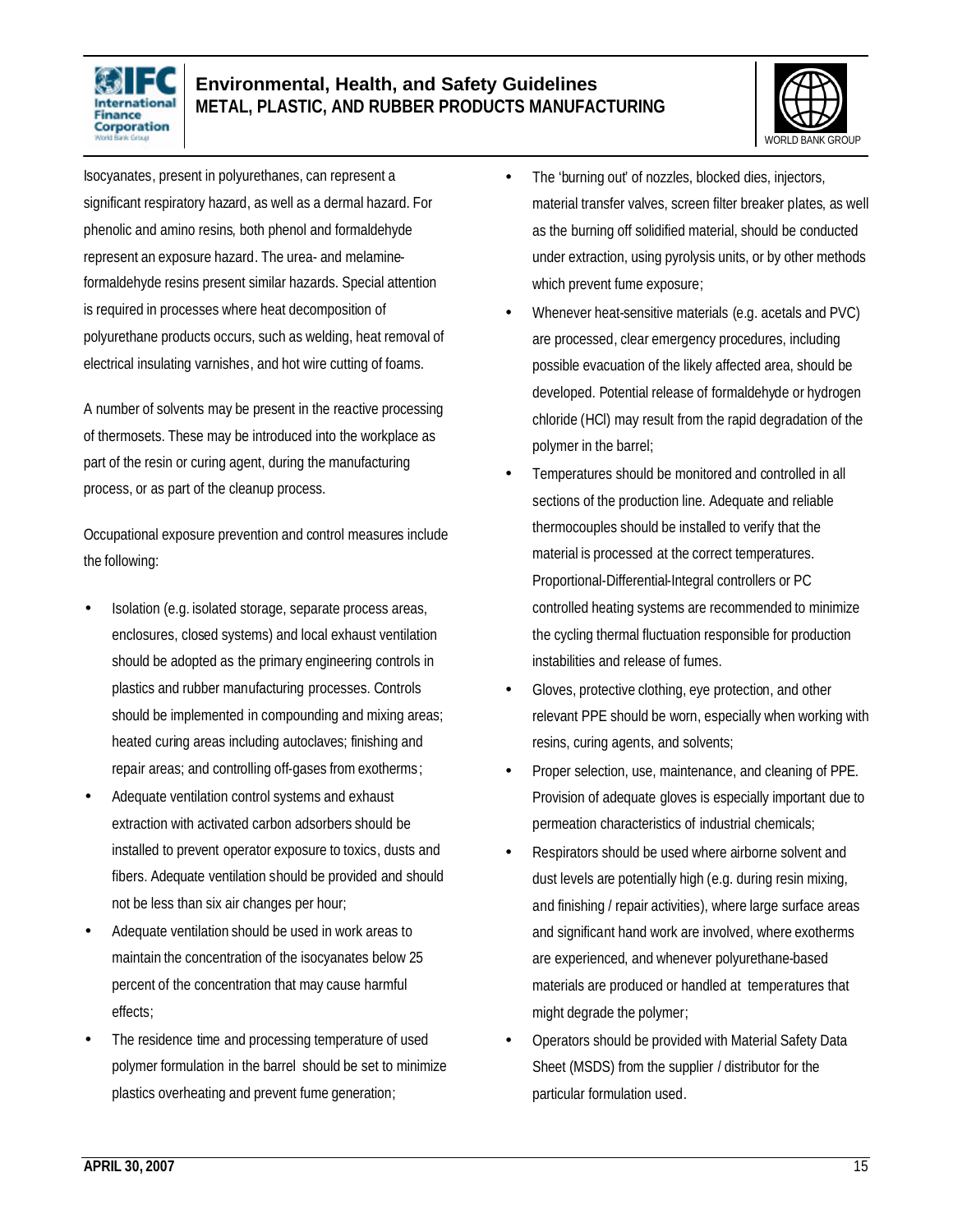



# **1.3 Community Health and Safety**

Community health and safety impacts during the construction, operation, and decommissioning of metal, plastic, and rubber products manufacturing facilities are common to those of most industrial facilities, and are discussed in the **General EHS Guidelines**.

# **2.0 Performance Indicators and Monitoring**

### **2.1 Environment**

#### **Emissions and Effluent Guidelines**

Tables 5 and 6 present emission and effluent guidelines for metal, plastic, and rubber products manufacturing. Guideline values for process emissions and effluents in this sector are indicative of good international industry practice as reflected in relevant standards of countries with recognized regulatory frameworks. These guidelines are achievable under normal operating conditions in appropriately designed and operated facilities through the application of pollution prevention and control techniques discussed in the preceding sections of this document. These levels should be achieved, without dilution, at least 95 percent of the time that the plant or unit is operating, to be calculated as a proportion of annual operating hours. Deviation from these levels in consideration of specific, local project conditions should be justified in the environmental assessment.

Effluent guidelines are applicable for direct discharges of treated effluents to surface waters for general use. Site-specific discharge levels may be established based on the availability and conditions in use of publicly operated sewage collection and treatment systems or, if discharged directly to surface waters, on the receiving water use classification as described in the **General EHS Guidelines**.

Emissions guidelines are applicable to process emissions. Combustion source emissions guidelines associated with heat and power-generation activities from sources with a heat input capacity equal to or lower than 50 Megawatt thermal (MWth) are addressed in the **General EHS Guidelines** with larger power source emissions addressed in the **EHS Guidelines for Thermal Power**. Guidance on ambient considerations based on the total load of emissions is provided in the **General EHS Guidelines**.

#### **Table 5: Air Emission Levels for Metal, Plastic, and Rubber Products Manufacturing**

| <b>Pollutants</b>                                                         | <b>Units</b>       | <b>Guideline Value</b>                                                                                                 |
|---------------------------------------------------------------------------|--------------------|------------------------------------------------------------------------------------------------------------------------|
| <b>VOCs</b><br>- surface cleaning                                         | mg/Nm <sup>3</sup> | $20 - 75^{(1)}$                                                                                                        |
| <b>VOCs</b><br>- metal and plastic coating                                | mg/Nm <sup>3</sup> | 100 (up to 15 ton/y solvent<br>consumption)<br>75 (more than 15 ton/y<br>solvent consumption)<br>50 (drying processes) |
| <b>VOCs</b><br>- rubber conversion                                        | mq/Nm <sup>3</sup> | 20(2)                                                                                                                  |
| <b>TOC</b><br>- rubber vulcanization                                      | mg/Nm <sup>3</sup> | 80                                                                                                                     |
| <b>Volatile Halogenated</b><br>Hydrocarbons<br>- metal surface treatments | mg/Nm <sup>3</sup> | 20                                                                                                                     |
| <b>Particulate Matter</b><br>- metal surface treatments                   | mg/Nm <sup>3</sup> | 5                                                                                                                      |
| <b>Particulate Matter</b><br>- plastic processing                         | mg/Nm <sup>3</sup> | 3                                                                                                                      |
| <b>Hydrogen Chloride</b>                                                  | mg/Nm <sup>3</sup> | 10                                                                                                                     |
| Nitrogen Oxides <sup>(3)</sup>                                            | mg/Nm <sup>3</sup> | 350                                                                                                                    |
| Ammonia                                                                   | mg/Nm <sup>3</sup> | 50                                                                                                                     |
| NOTES:                                                                    |                    |                                                                                                                        |

1. As 30 minute mean for contained sources. 20 mg/Nm<sup>3</sup> for waste gases from surface cleaning using VOCs classified as carcinogenic, mutagenic or toxic to reproduction (risk phrases R45, R46, R49, R60, R61) with mass flow greater than or equal to 10 g/hour; and / or halogenated VOC classified with risk phrase R40 and having a mass flow greater than or equal to 100 g/hour); 75 mg/Nm<sup>3</sup> for waste gases from other surface cleaning

2. Facilities with solvent consumption greater than 15 tonnes/year

3. Dry air at 11 percent O2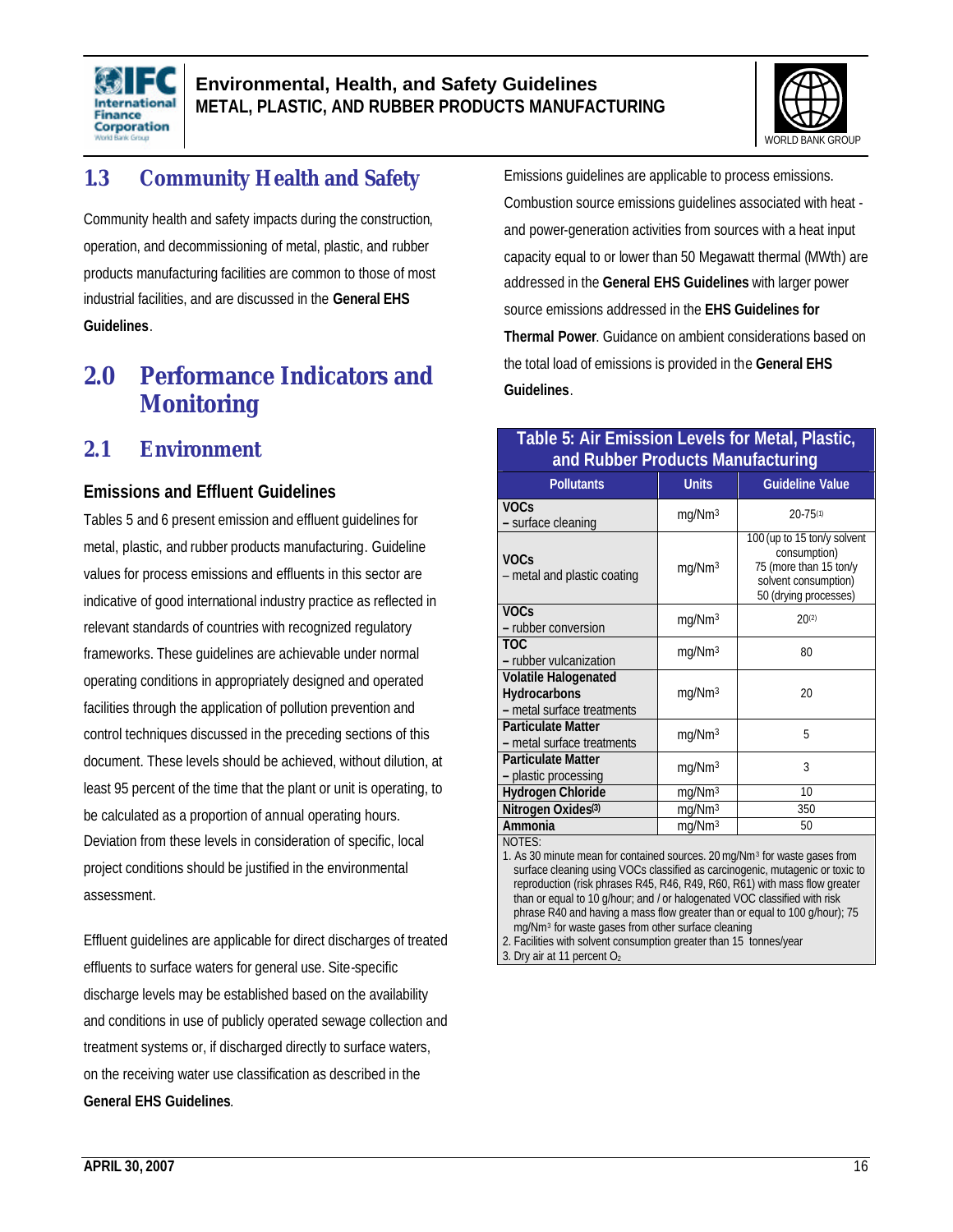



| Table 6: Effluent Levels for Metal, Plastic, and |              |                                           |  |
|--------------------------------------------------|--------------|-------------------------------------------|--|
| <b>Rubber Products Manufacturing</b>             |              |                                           |  |
| <b>Pollutants</b>                                | <b>Units</b> | <b>Guideline Value</b>                    |  |
| pH                                               | S.U.         | $6 - 9$                                   |  |
| COD                                              | mg/L         | 250                                       |  |
| <b>TSS</b>                                       | mg/L         | 50<br>25 (electroplating)                 |  |
| <b>Oil and Grease</b>                            | mg/L         | 10                                        |  |
| Aluminum                                         | mg/L         | 3                                         |  |
| Arsenic                                          | mg/L         | 0.1                                       |  |
| Cadmium                                          | mg/L         | 0.1                                       |  |
| Chromium (total)                                 | mg/L         | 0.5                                       |  |
| Chromium<br>(hexavalent)                         | mg/L         | 0.1                                       |  |
| Copper                                           | mg/L         | 0.5                                       |  |
| Iron                                             | mq/L         | 3                                         |  |
| Lead                                             | mg/L         | 0.2                                       |  |
| <b>Mercury</b>                                   | mg/L         | 0.01                                      |  |
| <b>Nickel</b>                                    | mg/L         | 0.5                                       |  |
| <b>Silver</b>                                    | mg/L         | 0.2                                       |  |
| Tin                                              | mq/L         | $\overline{2}$                            |  |
| Zinc                                             | mg/L         | $\overline{2}$                            |  |
| Cyanides (total)                                 | mg/L         | 1                                         |  |
| Cyanides (free)                                  | mg/L         | 0.2                                       |  |
| Ammonia                                          | mg/L         | $\overline{10}$<br>20 (electroplating)    |  |
| <b>Fluorides</b>                                 | mg/L         | 20                                        |  |
| <b>Phenols</b>                                   | mg/L         | 0.5                                       |  |
| <b>Total Nitrogen</b>                            | mg/L         | 15                                        |  |
| <b>Total Phosphorus</b>                          | mg/L         | 5                                         |  |
| <b>Sulfide</b>                                   | mg/L         | $\overline{1}$                            |  |
| <b>Volatile Organic</b><br>Halogens (VOX)        | mg/L         | 0.1                                       |  |
| <b>Toxicity</b>                                  |              | To be determined on a case specific basis |  |
| Temperature<br>increase                          | $\circ$ C    | $<$ 3a                                    |  |

**a** At the edge of a scientifically established mixing zone which takes into account ambient water quality, receiving water use, potential receptors and assimilative capacity.

### **Resource Use**

Table 7 provides examples of resource consumption indicators for energy and water in this sector. Industry benchmark values are provided for comparative purposes only and individual projects should target continual improvement in these areas.

| Table 7 - Resource and Energy Consumption                                                              |                       |                                     |  |
|--------------------------------------------------------------------------------------------------------|-----------------------|-------------------------------------|--|
| Inputs per unit of<br>product                                                                          | <b>Mass Load Unit</b> | <b>Industry</b><br><b>Benchmark</b> |  |
| Energy (fabricated metal)                                                                              |                       |                                     |  |
| Powder Metallurgy                                                                                      | GJ/t finished part    | 28-30                               |  |
| Cold/Warm Extrusion                                                                                    | GJ/t finished part    | 40-42                               |  |
| <b>Hot Forging</b>                                                                                     | GJ/t finished part    | 50                                  |  |
| Machining                                                                                              | GJ/t finished part    | 80                                  |  |
| Specific heat use - Steel<br>Forging                                                                   | M.J/ton/K             | $\overline{7}$                      |  |
| Power consumption -<br>Metal heating                                                                   | Kg/kWh                | $2.7 - 3.5$                         |  |
| Welding<br>(joining 4mm steel plate)                                                                   | kJ/m                  | $500 - 2,500$                       |  |
| Energy<br>Specific energy<br>consumption (Plastics<br>products)                                        | kWh/kg                | $2.8 - 3.0$                         |  |
| Compounding                                                                                            | kWh/kg                | $0.6 - 1.0$                         |  |
| <b>Extrusion and Blown</b><br>Film                                                                     | kWh/kg                | 1.0                                 |  |
| Injection & Blow Molding                                                                               | kWh/kg                | 3.0                                 |  |
| Vacuum Thermoforming                                                                                   | kWh/kg                | $6.0 - 6.5$                         |  |
| <b>Foams Extrusion</b>                                                                                 | kWh/kg                | 0.3                                 |  |
| <b>Rubber</b><br>Specific energy consumption                                                           |                       |                                     |  |
| Electrical                                                                                             | kWh/ton               | 750                                 |  |
| Thermal (Fuel)                                                                                         | Mcals/ton             | 1.25                                |  |
| Water<br>Water consumption<br>(Average per plant)                                                      | Ml/day                | $2 - 3$                             |  |
| Sources:<br>US DoE. 2003; The Rubber Association of Canada. 1997; US EPA. 2005;<br><b>EIPPCB. 2006</b> |                       |                                     |  |

#### **Environmental Monitoring**

Environmental monitoring programs for this sector should be implemented to address all activities that have been identified to have potentially significant impacts on the environment, during normal operations and upset conditions. Environmental monitoring activities should be based on direct or indirect indicators of emissions, effluents, and resource use applicable to the particular project.

Monitoring frequency should be sufficient to provide representative data for the parameter being monitored.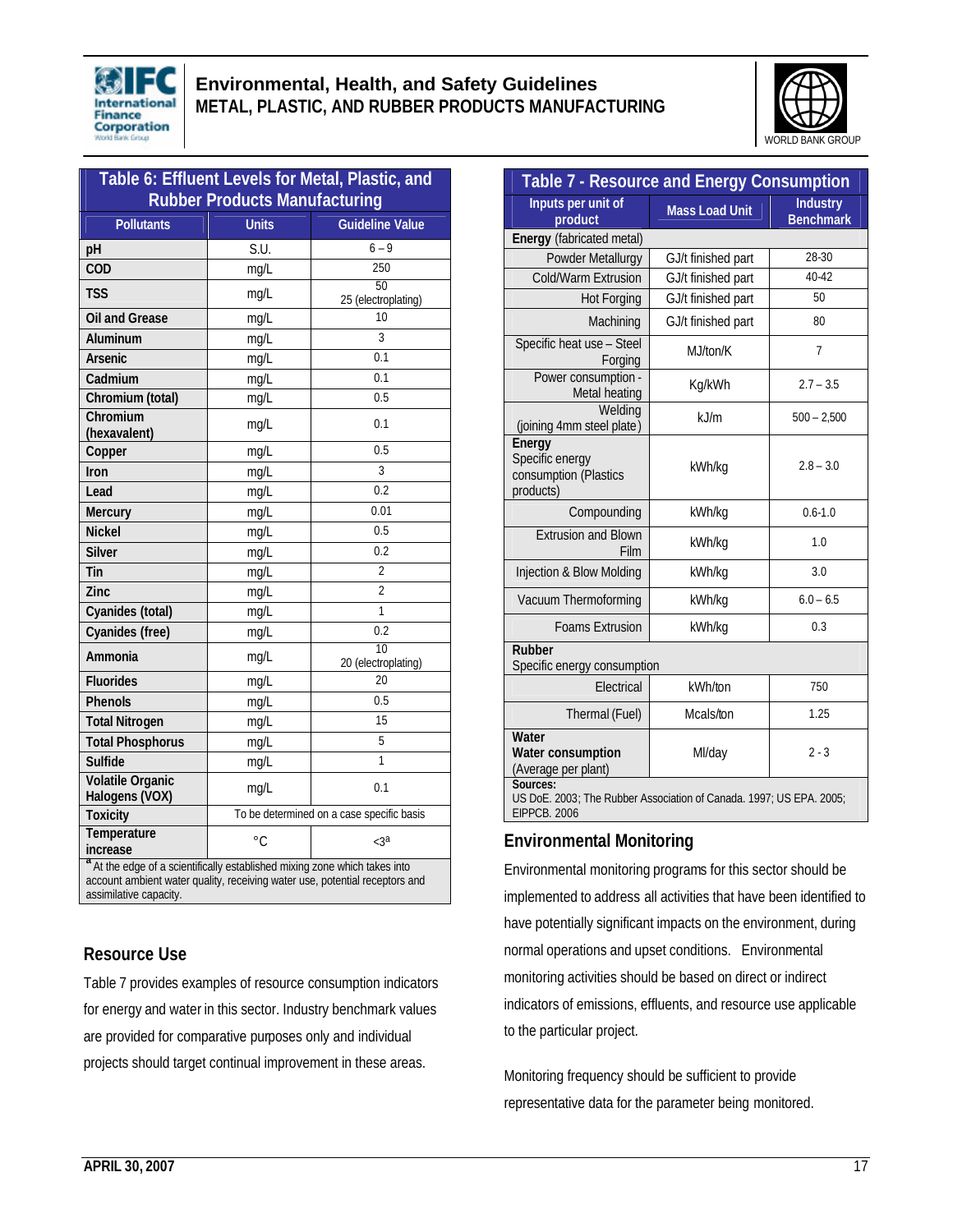



Monitoring should be conducted by trained individuals following monitoring and record-keeping procedures and using properly calibrated and maintained equipment. Monitoring data should be analyzed and reviewed at regular intervals and compared with the operating standards so that any necessary corrective actions can be taken. Additional guidance on applicable sampling and analytical methods for emissions and effluents is provided in the **General EHS Guidelines**.

### **2.1 Occupational Health and Safety**

#### **Occupational Health and Safety Guidelines**

Occupational health and safety performance should be evaluated against internationally published exposure guidelines, of which examples include the Threshold Limit Value (TLV®) occupational exposure guidelines and Biological Exposure Indices (BEIs®) published by American Conference of Governmental Industrial Hygienists (ACGIH),<sup>4</sup> the Pocket Guide to Chemical Hazards published by the United States National Institute for Occupational Health and Safety (NIOSH),<sup>5</sup> Permissible Exposure Limits (PELs) published by the Occupational Safety and Health Administration of the United States (OSHA),<sup>6</sup> Indicative Occupational Exposure Limit Values published by European Union member states,<sup>7</sup> or other similar sources.

### **Accident and Fatality Rates**

Projects should try to reduce the number of accidents among project workers (whether directly employed or subcontracted) to a rate of zero, especially accidents that could result in lost work time, different levels of disability, or even fatalities. Facility rates may be benchmarked against the performance of facilities in this sector in developed countries through consultation with

published sources (e.g. US Bureau of Labor Statistics and UK Health and Safety Executive)<sup>8</sup>.

#### **Occupational Health and Safety Monitoring**

The working environment should be occupational hazards relevant to the specific project. Monitoring should be designed and implemented by accredited professionals<sup>9</sup> as part of an occupational health and safety monitoring program. Facilities should also maintain a record of occupational accidents and diseases and dangerous occurrences and accidents. Additional guidance on occupational health and safety monitoring programs is provided in the **General EHS Guidelines**.

 $\overline{a}$ 

 $\overline{a}$ 4 Available at: http://www.acgih.org/TLV/ and http://www.acgih.org/store/

<sup>5</sup> Available at: http://www.cdc.gov/niosh/npg/

<sup>6</sup> Available at:

http://www.osha.gov/pls/oshaweb/owadisp.show\_document?p\_table=STANDAR DS&p\_id=9992

<sup>7</sup> Available at: http://europe.osha.eu.int/good\_practice/risks/ds/oel/

<sup>8</sup> Available at: http://www.bls.gov/iif/ and

http://www.hse.gov.uk/statistics/index.htm

<sup>9</sup> Accredited professionals may include Certified Industrial Hygienists, Registered Occupational Hygienists, or Certified Safety Professionals or their equivalent.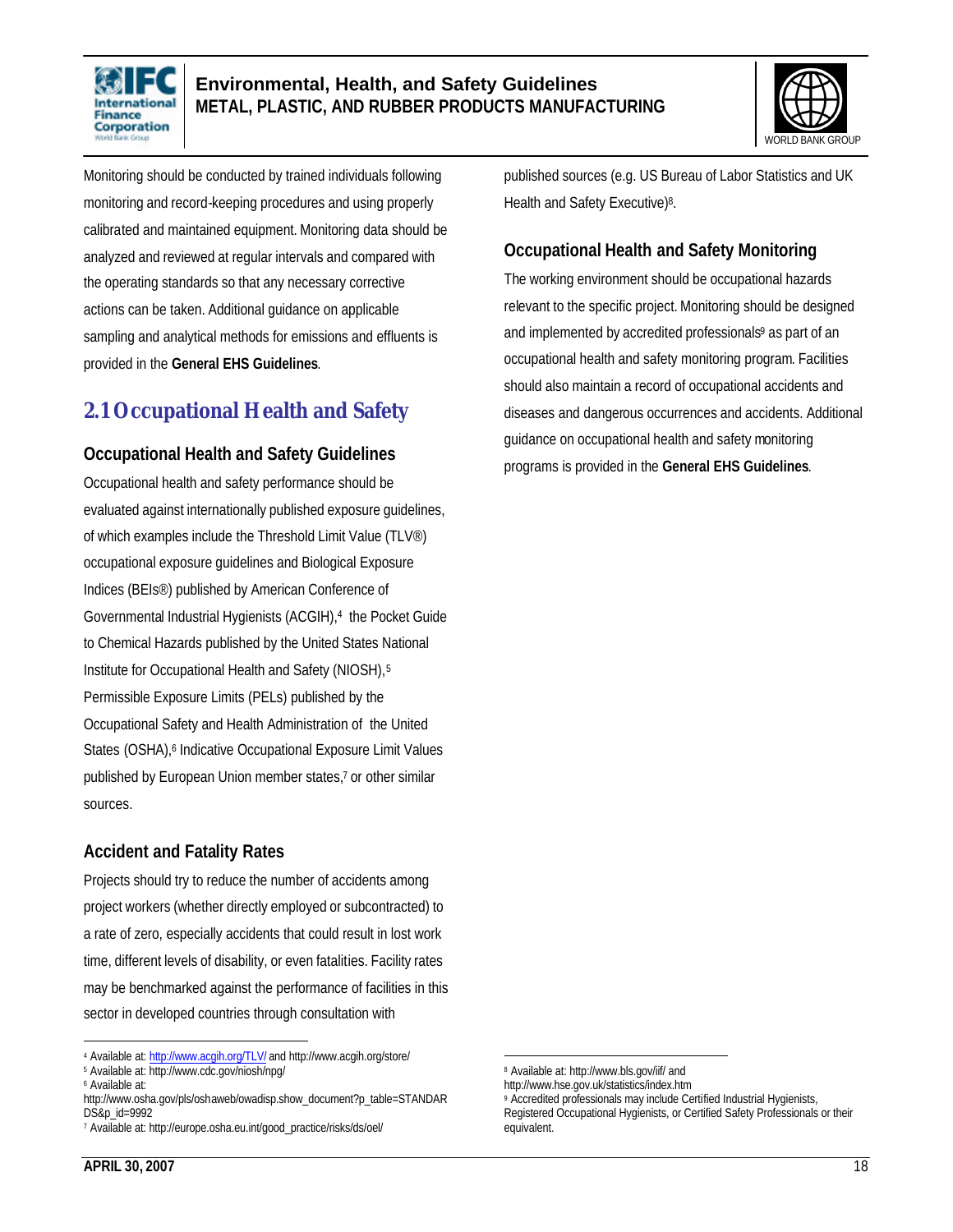



# **3.0 References and Additional Sources**

Environment Australia. 1999. National Pollution Inventory. Emission Estimation Technique Manual for Galvanizing, Version 1.1, 8 February 2001. Canberra: Commonwealth of Australia. Available at

http://www.npi.gov.au/handbooks/approved\_handbooks/pubs/galvanising.pdf

Environment Australia. 1999. National Pollution Inventory. Emission Estimation Technique Manual for Electroplating and Anodising. Canberra: Commonwealth of Australia. Available at

http://www.npi.gov.au/handbooks/approved\_handbooks/pubs/felectro.pdf

European Commission. 1999. European Union Council Directive 1999/13/EC of 11 March 1999 on the Limitation of Emissions of Volatile Organic Compounds due to the Use of Organic Solvents in Certain Activities and Installations. Brussels: European Commission. Available at http://europa.eu/scadplus/leg/en/lvb/l28029b.htm

Environment Australia. 1999. National Pollution Inventory. Emission Estimation Technique Manual for Surface Coating. Canberra: Commonwealth of Australia. Available at

http://www.npi.gov.au/handbooks/approved\_handbooks/pubs/fsurfc.pdf

European Integrated Pollution Prevention and Control Bureau (EIPPCB). 2001. Integrated Pollution Prevention and Control (IPPC) Reference Document on Best Available Techniques in the Ferrous Metal Processing Industry. Seville: EIPPCB. Available at http://eippcb.jrc.es/pages/FActivities.htm

European Integrated Pollution Prevention and Control Bureau (EIPPCB). 2001. IPPC Reference Document on Best Available Techniques in the Non-Ferrous Metals Processes. Seville: EIPPCB. Available at http://eippcb.jrc.es/pages/FActivities.htm

European Integrated Pollution Prevention and Control Bureau (EIPPCB). 2006. IPPC Reference Document on Best Available Techniques (BAT) in the Surface Treatment of Metals and Plastics. Seville: EIPPCB. Available at http://eippcb.jrc.es/pages/FActivities.htm

European Integrated Pollution Prevention and Control Bureau (EIPPCB). 2007. IPPC Reference Document on Best Available Techniques (BAT) on Surface Treatment using Organic Solvents. Seville: EIPPCB. Available at http://eippcb.jrc.es/pages/FActivities.htm

Helsinki Commission (HELCOM). 2002. Reduction of Discharges and Emissions from Metal Surface Treatment. Recommendation 23/7. Helsinki: HELCOM. Available at http://www.helcom.fi/Recommendations/en\_GB/rec23\_7/

Industrial Accident Prevention Association (IAPA). An Industry Analysis by Firm Size (2002 versus 2001), EIW Snapshot Data as of 12/2002 and 12/2001. Mississauga, ON: IAPA. Available at http://www.iapa.ca/business/sb\_industry\_stats.asp#industry

NorthEast Waste Management Officials Association (NEWMOA). 1998. Pollution Prevention in Metal Painting and Coating Operations. Boston, MA: NEWMOA. Available at http://www.newmoa.org/publications/#hw

NorthEast Waste Management Officials Association (NEWMOA). 1998. Pollution Prevention in Metal Finishing. Boston, MA: NEWMOA. Available at http://www.newmoa.org/publications/#hw

NorthEast Waste Management Officials Association (NEWMOA). 1998. Pollution Prevention in the Primary Metals Industry. Boston, MA: NEWMOA. Available at http://www.newmoa.org/publications/#hw

The Rubber Association of Canada. 1997. Energy Efficiency Opportunities in the Canadian Rubber Industry. In collaboration with Natural Resources Canada. Mississauga, Canada. Available at http://oee.nrcan.gc.ca/infosource/pdfs/M92-137-1997E.pdfUnited Kingdom Health and Safety Executive (HSE). 2005. Table 1: List of approved workplace exposure limits. EH40/2005 Workplace exposure limits. London: HSE. Available at http://www.hse.gov.uk/coshh/

United States (US) Department of Energy. 2003. Supporting Industries Energy and Environmental Profile. Prepared for Oak Ridge National Laboratory and US Department of Energy, Industrial Technologies Program. Available at http://www.eere.energy.gov/industry/energy\_systems/pdfs/si\_profile.pdf

US EPA. 1974. Code of Federal Regulations, Title 40: Protection of Environment. Part 428 – Rubber Manufacturing Point Source Category. Washington, DC. Office of the Federal Register. Available at http://www.epa.gov/epacfr40/chapt-I.info/

US EPA. 1981. Code of Federal Regulations, Title 40: Protection of Environment. Part 413 – Electroplating Point Source Category. Washington, DC. Office of the Federal Register. Available at http://www.epa.gov/epacfr40/chapt-I.info/

US EPA. 1983. Code of Federal Regulations, Title 40: Protection of Environment. Part 433 – Metal Finishing Point Source Category. Washington, DC. Office of the Federal Register. Available at http://www.epa.gov/epacfr40/chapt-I.info/

US EPA. 1984. Code of Federal Regulations, Title 40: Protection of Environment. Part 463 – Plastics Molding and Forming Point Source Category. Washington, DC. Office of the Federal Register. Available at http://www.epa.gov/epacfr40/chapt-I.info/

US EPA. 1993. Code of Federal Regulations. Title 40: Protection of Environment. Part 60 - Standards of Performance for New Stationary Sources. July 1, 1993. Washington, DC. Office of the Federal Register. Available at http://www.epa.gov/epacfr40/chapt-I.info/

US EPA. 1994. Code of Federal Regulations, Title 40: Protection of Environment. Part 63 – National Emission Standards for Hazardous Air Pollutants for Source Categories. Washington, DC. Office of the Federal Register. Available at http://www.epa.gov/epacfr40/chapt-I.info/

US EPA. 1995. Profile of the Fabricated Metal Products Industry. EPA Office of Compliance Sector Notebook Project. EPA/310-R-95-007. Washington, DC: US EPA. Available at

http://www.epa.gov/compliance/resources/publications/assistance/sectors/noteb ooks/fabmetsnpt1.pdf

United States (US) Environmental Protection Agency (EPA). 2005. Profile of the Rubber and Plastics Industry. 2<sup>nd</sup> Edition. EPA Office of Compliance Sector Notebook Project. Profile EPA/310-R-05-003. Washington, DC: US EPA. Available at

http://www.epa.gov/compliance/resources/publications/assistance/sectors/noteb ooks/rubplasn.pdf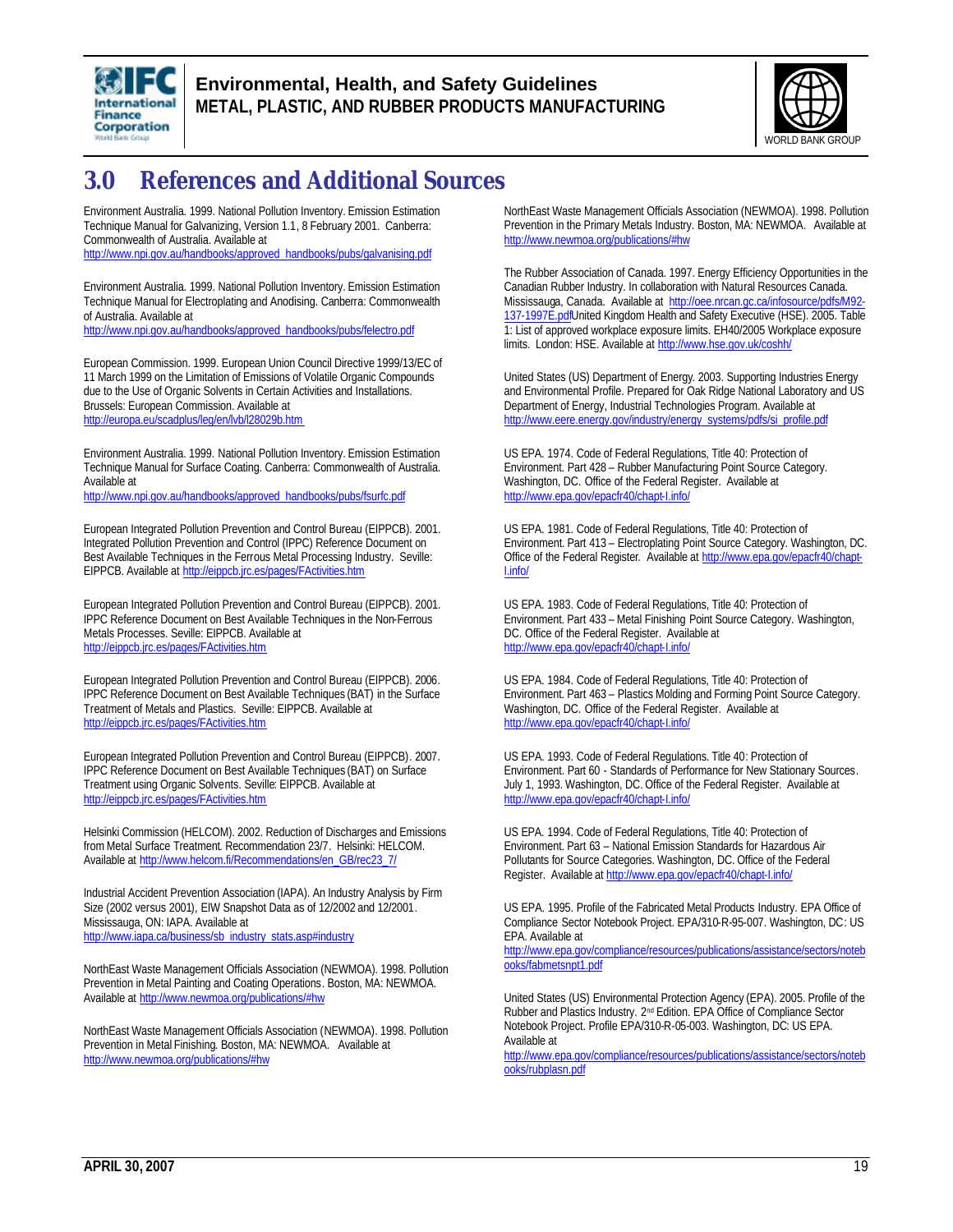



# **Annex A: General Description of Industry Activities**

# **Metal Products Manufacturing**

Metal manufacturing operations addressed as part of these Guidelines can be grouped into two main phases, namely forming (including thermal treatments), and finishing (including surface treatments, metal cleaning and coating). Metal casting is addressed in the **EHS Guidelines for Foundries**.

### **Thermal Treatments and Forming**

Heat treating involves the modification of the physical properties of the metal product through the application of controlled heating and cooling cycles (e.g. quenching, tempering, and normalization). The metal may be hot-worked, cold-worked, or both, to produce specific shapes. During cold deformation, an intermediate heat treatment (e.g. annealing) may be applied to eliminate hardening and maintain the malleability of the metallic material, and this step may repeated a number of times depending on the specific characteristics of the alloy. Following heat treatment, the surface is cleaned of rust, scales, and scraps. Metal fabricating processes usually employ cutting fluids (e.g. ethylene glycol), degreasing and cleaning solvents, acids, alkalis, and heavy metals. Oils are typically used when forming and cutting the metal.

### **Welding**

Welding is the main technique to join separate metallic parts. There are more than twenty types of welding techniques but the two main technologies, covering approximately the 70 percent of all welding activities, are manual metal arc welding (where a flux-coated electrode is used) and gas metal arc welding (e.g. TIG or MIG / MAG), where the wire electrode is gas-shielded from external atmosphere. Other welding techniques include furnace and oxyacetylene flame, plasma torch, laser, and electron beam.

### **Surface Preparation**

Prior to finishing treatments (e.g. coating, painting, and chemical deposition), metal surfaces are prepared through cleaning and other techniques to create the right chemical conditions for the finishing treatment. Surface preparation may involve simple abrasive blasting using high pressurized water (with abrasive powders, such as alumina or silica), air blast, and / or abrasive paper (with or without water as a lubricant and cooler).

Alkaline cleaning solutions consist of three basic components: (1) builders (e.g. alkali hydroxides and carbonates), which make up the largest portion of the cleaner; (2) organic or inorganic additives, which promote better cleaning or act to affect the metal surface in some way; and (3) surfactants. Alkaline cleaning is often assisted by mechanical action, ultrasonics, or by electrical potential (e.g. electrolytic cleaning). Alkaline cleaning may also be utilized for the removal of organic soils.

Acid cleaning, or pickling, may be used to prepare the surface of metal products by chemically removing oxides and scale from the surface of the metal. Acids employed include hydrochloric, sulfuric, hydrofluoric, and nitric acid. For instance, most carbon steel is pickled with sulfuric or hydrochloric acid, while stainless steel is pickled with hydrochloric or hydrofluoric acids. Although similar, acid pickling is commonly used to remove the scale from semi-finished mill products, whereas acid cleaning is used for near-final preparation of metal surfaces before electroplating, painting, and other finishing processes.

Lastly, ccomplex, multi-stage chemical cleaning processes involve the application of organic solvents to degrease the surface of the metal. Emulsion cleaning, for example, uses common organic solvents (e.g. kerosene, mineral oils, and glycols) dispersed in an aqueous medium.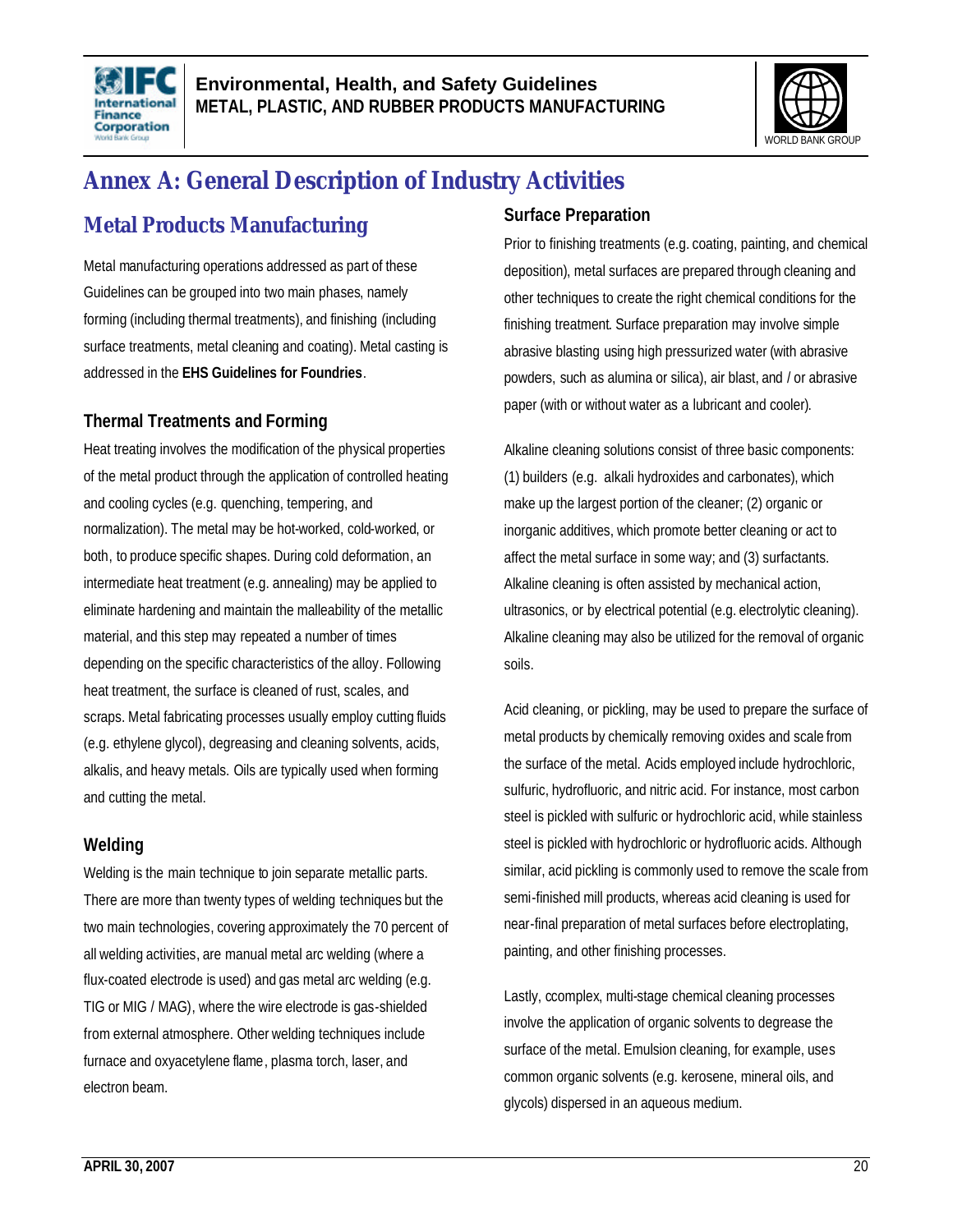



### **Metal Finishing**

#### *Anodizing*

Anodizing is an electrolytic process which converts the metal surface to an insoluble oxide coating. Aluminum is the most frequently anodized material. Common aluminum anodizing processes include chromic acid, sulfuric acid, and boric-sulfuric anodizing. The sulfuric acid process is the most common method. Following anodizing, metal parts are typically rinsed, and sealed. Common sealants include chromic acid, nickel acetate, nickel-cobalt acetate, and hot water.

### *Chemical Conversion Coating*

Chemical conversion coating includes chromating, phosphating, metal coloring, and passivating operations. Chromate conversion coatings are produced on various metals through chemical or electrochemical treatment. Solutions, usually hazardous, containing hexavalent chromium and other compounds, react with the metal surface to form a layer containing a complex mixture of compounds consisting of chromium, other constituents, and base metals. Phosphate coatings may be formed by the immersion of steel, iron, or zincplated steel in a diluted solution of phosphate salts, phosphoric acid, and other reagents to condition the surfaces for further processing.

### *Electroplating*

Electroplating is the production of a surface coating of one metal upon another through electro-deposition. Electroplating activities involve applying predominantly inorganic coatings onto surfaces. The most commonly electroplated metals and alloys include brass (copper-zinc), cadmium, chromium, copper, gold, nickel, silver, tin, and zinc. During electroplating, metal ions in aqueous solution are reduced on the work pieces undergoing plating. The metal ions in the solution are usually replenished by the dissolution of metal from solid metal anodes, or by direct

replenishment of the solution with metal salts or oxides. Cyanide, usually in the form of sodium or potassium cyanide, is often used as a complexing agent for cadmium and precious metals electroplating, and to a lesser degree, for other solutions such as copper and zinc baths.

### *Painting*

Painting involves the application of predominantly organic coatings to a work piece for protective and / or decorative purposes. Paint is applied in various forms, including dry powder, solvent-diluted formulations, and water-borne formulations. Various methods of application are used (e.g. spray painting and electro-deposition).

### *Other Metal Finishing Techniques*

Polishing is an abrading operation used to remove or smooth out surface defects that adversely affect the appearance or function of a part. Following polishing operations, cleaning and area washing can produce wastewaters containing metals. Hot dip coating is the coating of a metallic work piece with another metal to provide a protective film by immersion into a molten bath. Galvanizing (hot dip zinc) is a common form of hot dip coating. Water is used for rinsing following pre-cleaning and for quenching after coating. Wastewaters generated by these operations often contain metals.

### **Plastics and Rubber Products Manufacturing**

### **Plastics**

Manufacturing of plastic products may or may not involve chemical reactions between components. *Non-reactive processes* are related to thermoplastic polymers where the product is obtained through a sequence of stages involving heating of the raw material until molten; shaping through a die or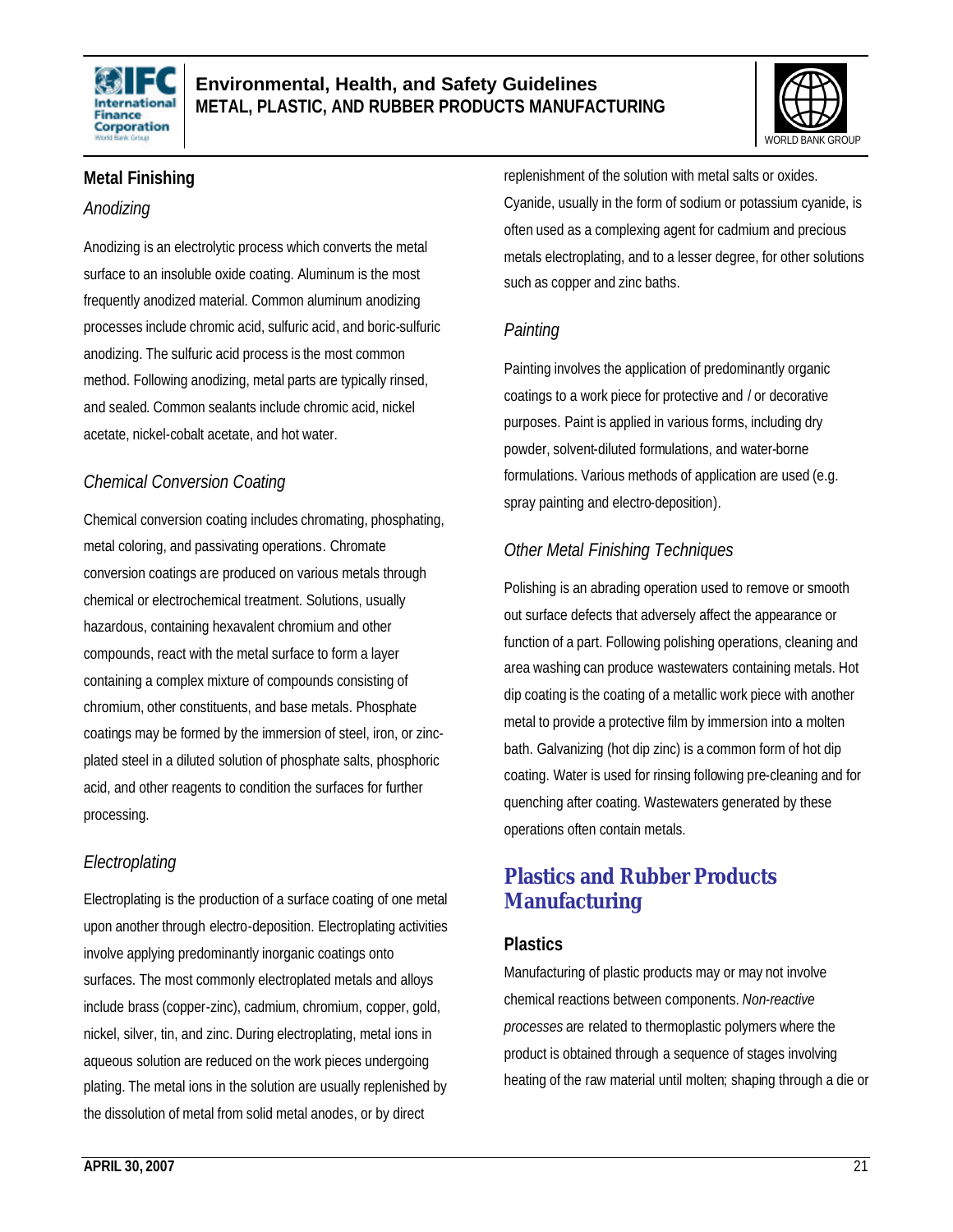



in a mold; and cooling to room temperature to obtain a solid product.

*Reactive processes* involve a polymerization reaction in the mold between low molecular weight compounds (monomers or pre-polymers) in the presence of suitable catalysts and additives. Reactive processes are necessary to manufacture products involving thermosetting polymers. The manufacture of thermoplastic polyamides by the fast anionic polymerization of lactams with Reaction Injection Molding (RIM) technology also belongs to the reactive process stream.

Typical examples of the above two families of polymeric materials include:

- Thermoplastics**:** Polyolefins: polyethylenes (HDPE, LDPE, LLDPE), polypropylenes, styrenics (HIPS, ABS), vinyls (PVC), acrylics (PMMA), cellulosics, fluoroplastics (Teflon, PVDF), polyesters (PET, PBT), polycarbonates, polyethers, polyamides (Nylon 6, Nylon 6,6), polyacetals, thermoplastic rubbers (SBS, SIS) and polyimides;
- Thermosets: Polyurethanes, unsaturated polyesters, epoxydes, phenolics.

### *Non-Reactive Plastic Manufacturing Processes*

This is the most common procedure for polymer manufacturing and involves all types of processing in which the products are obtained through "non-reactive" processes. The main raw material, the polymer, is supplied in the form of pellets or powders obtained through polymerization reactions carried out as a separate chemical process, usually in large scale production facilities. If the polymer does not already contain the required additives, the compounding of the polymer with the appropriate formulation is performed prior to molding an d often at a different site.

Additives are mixed with the plastic materials in the compounding / mixing step of the production chain to give the final product the desired characteristics (some of these additives may also be applied to the shaped product during the finishing process). Plastic additives and their functions, in terms of their effect on the final product, are listed below:

- Lubricants assist in easing the flow of the plastic during the molding and extruding processes;
- Antioxidants inhibit the oxidation of plastic materials;
- Antistats impart a degree of electrical conductivity to the plastic compound, preventing electrostatic charge accumulation on the finished product;
- Blowing agents (foaming agents) produce a cellular structure within the plastic mass;
- Colorants impart color to the plastic resin;
- Nucleating agents and clarifiers speed-up the solidification process during cooling of the molten polymer and increase the transparency of the product if the polymer is crystallizable;
- Flame retardants decrease flammability risks;
- Heat stabilizers assist in maintaining the chemical and physical properties of the plastic by protecting it from the effects of heat;
- Impact modifiers prevent brittleness and increase the resistance of the plastic to cracking;
- Organic peroxides initiate or control the rate of polymerization in thermosets and thermoplastics;
- Plasticizers increase the plastic product's flexibility and workability;
- Ultraviolet stabilizers (UV light absorbers) absorb or screen out ultraviolet radiation, preventing degradation of the plastic product.

The main processes used in the manufacture of thermoplastic products include: (1) imparting the appropriate characteristics to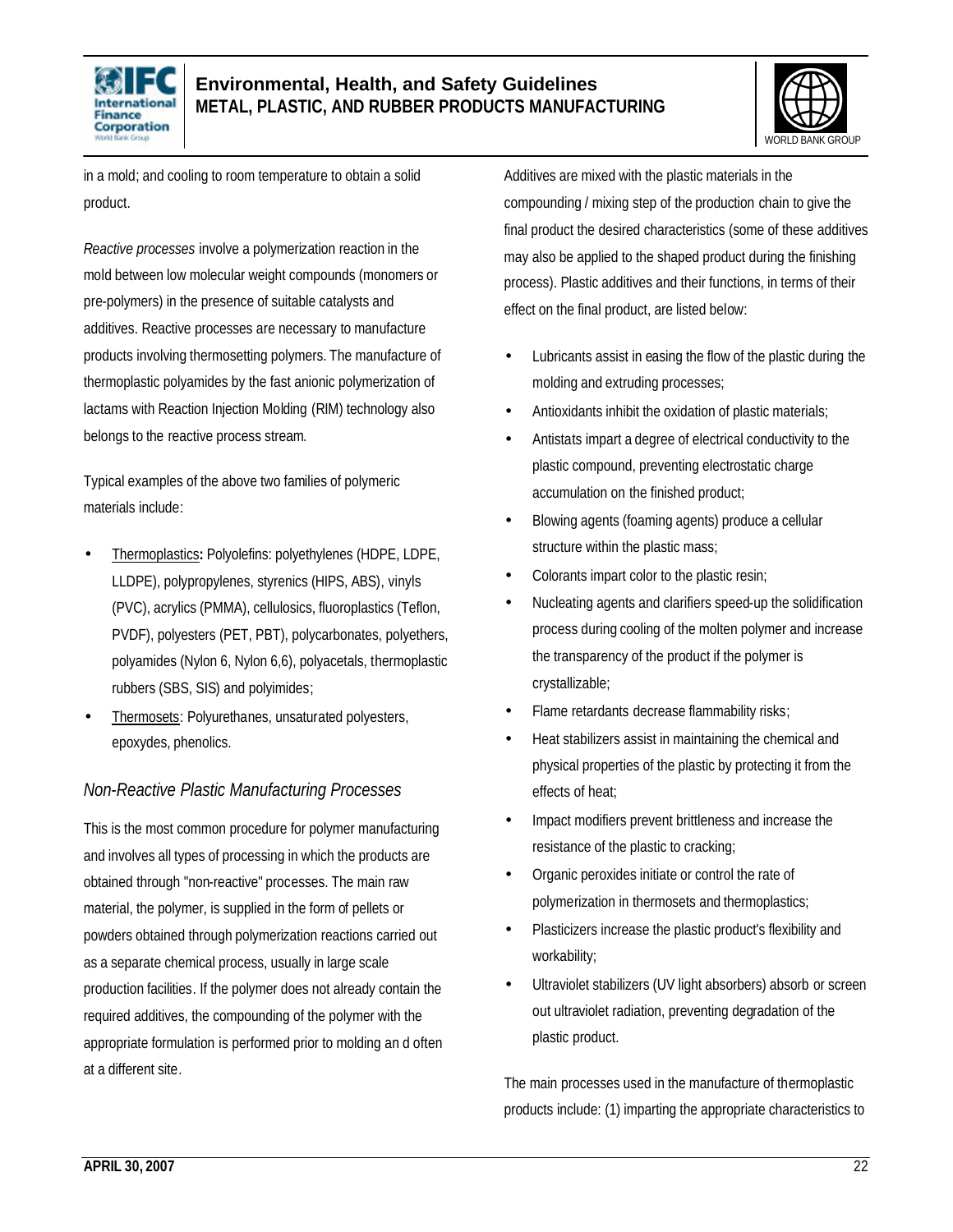



the plastic resin with chemical additives; (2) converting plastic materials in the form of pellets, granules, powders, sheets, fluids, or preforms into either intermediate or final formed plastic shapes or parts via molding operations; and (3) applying finishing treatments to the product. Granulators are used to reduce un-degraded and uncontaminated rejected parts and scrap material into chips or pellets with dimensions suitable for return to the extruder (mixed with virgin feed).

After adding the necessary additives, the plastic mixture is formed into intermediate or final plastics products. To form solid plastics products, a variety of molding processes are used, as described below.

*Injection molding*: Plastic granules or pellets are heated and homogenized by an Archimedean screw, rotating in a heated cylinder (the barrel), which also pumps the molten polymer towards the end of the screw. When enough fluid has been obtained, a hydraulic ram injects it into a relatively cold mold where the plastic takes the shape of the mold as it solidifies.

*Extrusion*: Plastic pellets or granules are fluidized, homogenized, and formed continuously as the extrusion machine feeds them through a die. Extruding is often combined with post-extruding processes (e.g. blowing, thermoforming, or punching)**.** 

*Blow molding*: In blow molding an extruded plastic tube is trapped within a hollow mold, and compressed air is injected to cause the still-molten plastic to form to the mold. After forming the solid product is ejected from the mold.

Films are formed by extruding a tube, which is then inflated to form a thin vertical film bubble, and cooled and rolled for subsequent processing.

*Thermoforming*: Heat and pressure (or vacuum) are applied to plastic sheets placed over molds, to form the sheet into the shape of the mold.

*Rotational molding*: Finely ground plastic powders are heated in a rotating mold to obtain a melt with low viscosity. When the inner surface of the revolving mold is evenly coated with the molten resin, the mold is cooled and a scrap-free hollow product is obtained.

*Compression and transfer molding*: Plastic powder or a preformed plastic part is plugged into a mold cavity and compressed with pressure and heat until it takes the shape of the cavity. Transfer molding is similar, except that the plastic is liquefied in one chamber and then injected into a closed mold cavity by a hydraulically operated plunger.

*Calendering*: Plastic parts are squeezed between two rolls to form a thin, continuous film.

#### *Reactive Plastic Manufacturing Processes*

To produce a thermoset plastic material, liquid resins are combined with a catalyst. The mixing of ingredients is followed by a curing step to produce a cured or finished part. Once cured, the part cannot be changed or reformed, except for finishing treatments. Resins used for thermoset plastic products include urethane, epoxy, polyester, acrylic, phenolic and amino resins. Fillers and additives are added to the resin-catalyst mixture prior to molding to increase product strength and performance and to reduce cost. Most thermoset plastic products contain large amounts of fillers (up to 70 percent by weight). Commonly used fillers include mineral fibers, clay, glass fibers, wood fibers, and carbon black. Several other ingredients are used, including curing agents, accelerators, reactive diluents, and pigments.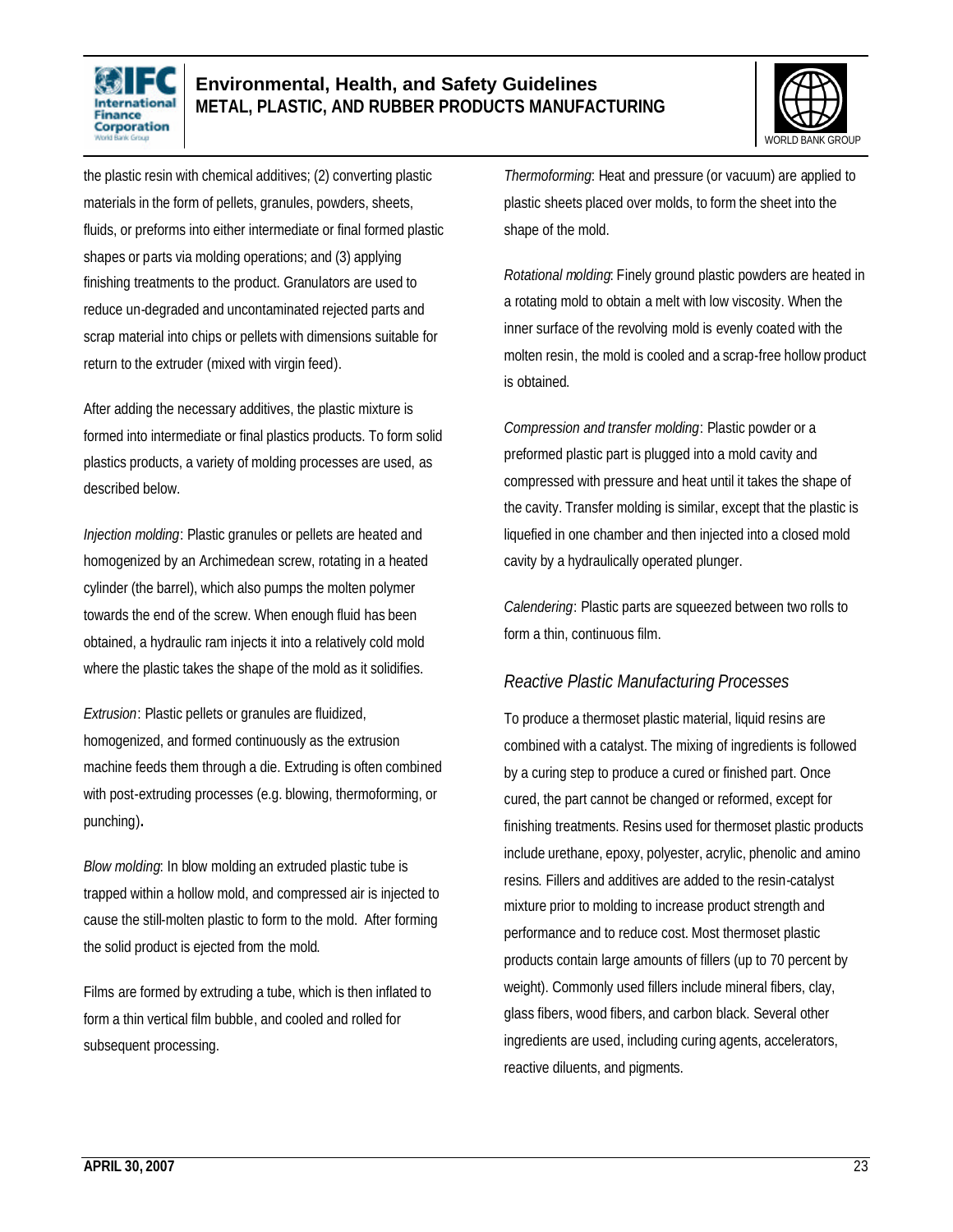



Various molding options can be used to create the intermediate or final thermoset product, including vacuum, press, and rotational molding, hand lamination, casting and encapsulation, spray-up lamination, resin transfer molding, filament winding, injection molding, reaction injection molding, and pultrusion.

#### *Foamed Plastics*

Manufacturing foamed plastics products involves slightly different forming processes than those described above. The three types of foam plastic are blown, syntactic, and structural. Blown foam is an expanded matrix, similar to a natural sponge. Syntactic foam is the encapsulation of hollow organic or inorganic micro spheres in the plastic matrix, and structural foam is a foamed core surrounded by a solid outer skin.

All three types of foam plastic can be produced using processes such as injection, extrusion, and compression molding to create foam products in many of the same shapes as solid plastics products. Structural foam plastic is made by injecting molding liquid resins that contain chemical blowing agents. After the solid or foam plastic shape is created, post-forming operations such as welding, adhesive bonding, machining, and surface decoration (e.g. painting) are used to finish the product.

#### **Rubbers**

Although rubber product manufacturing is very diverse, there are several basic, common processes, as below.

*Mixing***:** The rubber product manufacturing process begins with the production of a rubber mix from polymers (e.g. natural and / or synthetic rubber), carbon black (the primary filler used in making a rubber mixture), oils, and miscellaneous chemicals. The miscellaneous chemicals include processing aids, vulcanizing agents, activators, accelerators, age resistors, fillers, softeners, and specialty materials (including retarders, colorants, blowing agents, dusting agents, and anti-odorants, among others).

Rubber mixes differ depending upon the desired characteristics of the product. The appropriate ingredients are weighed and loaded into an internal mixer known as a "Banbury" mixer. The area where the chemicals are weighed and added to the mixer is called the compounding area. The polymers and other chemicals are manually introduced into the mixer hopper, while carbon black and oils are often injected directly into the mixing chamber from bulk storage systems. After mixing, the rubber is then cooled.

*Milling*: The mixed rubber mass is discharged to a mill or other piece of equipment that forms it into a long strip or sheet. The hot, tacky rubber then passes through a water-based "anti-tack" solution that prevents the rubber sheets from sticking together as they cool to ambient temperature. The rubber sheets are placed directly onto a long conveyor belt that, through the application of cool air or cool water, lowers the temperature of the rubber sheets. After cooling, the sheets of rubber are sent through another mill. These mills warm up the rubber for further processing on extruders and calenders. Some extruders can be cold fed rubber sheets, making this milling step unnecessary.

*Extruding*: Extruders transform the rubber into various shapes or profiles by forcing it through dies via a rotating screw. Extruding heats the rubber, which remains hot until it enters a water bath or spray conveyor where it cools.

*Calendering*: Calenders receive hot strips of rubber from mills and squeeze them into reinforcing fibers or cloth-like fiber matrices, thus forming thin sheets of rubber-coated materials. Calenders are also used to produce non-reinforced, thicknesscontrolled sheets of rubber.

*Building*: Extruded and calendered rubber components are combined (layered or built-up) with wire, polyester, aramid, and other reinforcing materials to produce various rubber products. Adhesives, called cements, are sometimes used to enhance the